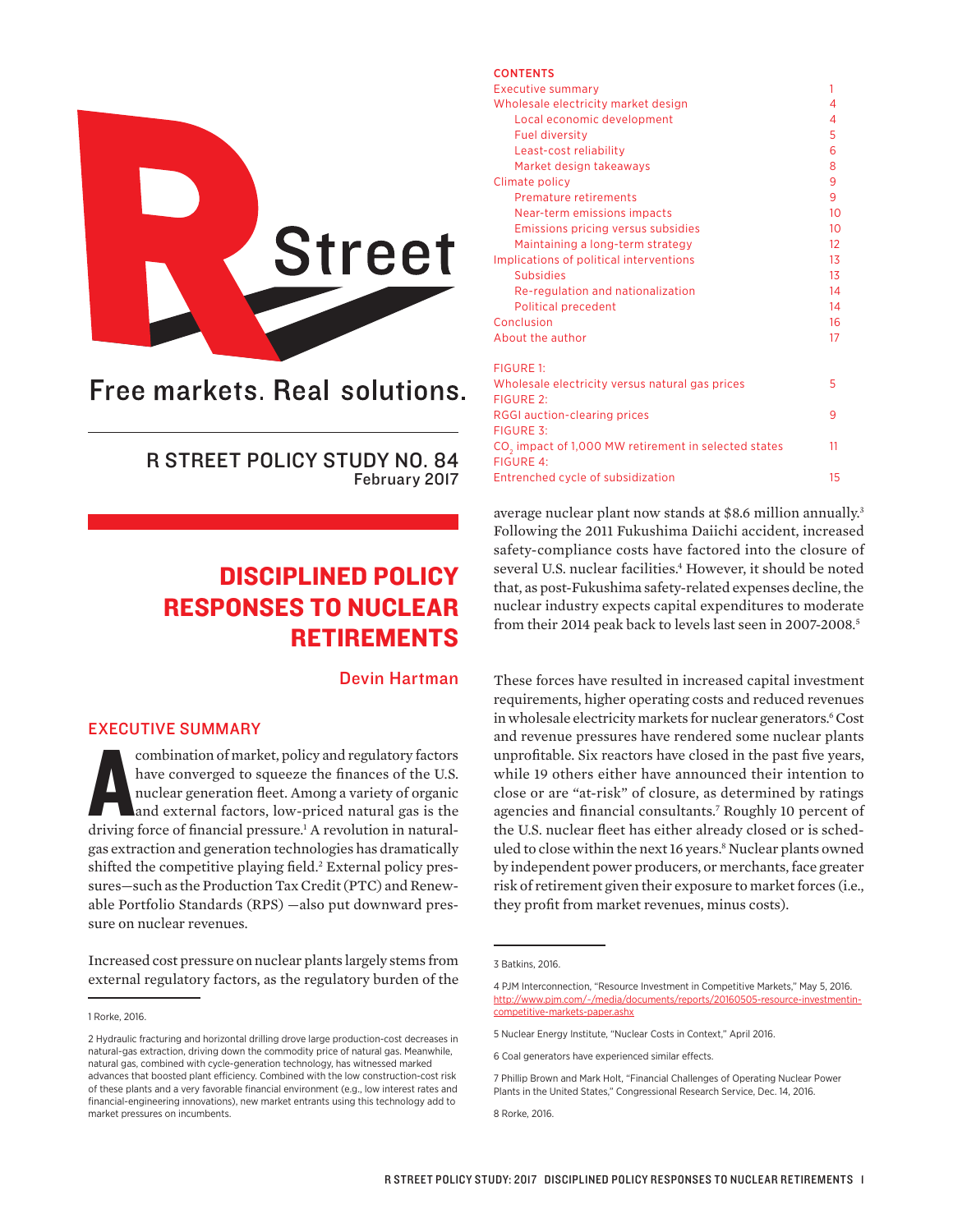For this reason, announced or at-risk nuclear retirements tend to be concentrated in restructured electricity states, including Texas, Illinois, Ohio and most of the mid-Atlantic and Northeast. These states participate in organized, competitive wholesale electricity markets administered by regional transmission operators (RTOs) or independent system operators (ISOs). Plants owned by monopoly utilities are insulated from market forces to a large degree, as they pass wholesale market revenues and costs through to retail ratepayers. In 2015, *The Economist* correctly noted that "where markets are freer, it is harder for nuclear-power operators to make money, and too risky for them to build plants from scratch."9

Recent and anticipated nuclear retirements have prompted blowback from a variety of nuclear advocates. The reasons they argue against nuclear retirements include adverse effects on electric-system reliability, increased electricity costs, loss of fuel diversity, local economic impacts and increased air pollution, especially greenhouse-gas emissions. Claims of "incredibly detrimental" economic and environmental consequences have led to urgent calls for policies that prevent "premature" nuclear plant retirements.<sup>10</sup> Proponents have proposed or enacted various out-of-market, or "around market," policy interventions to support merchant nuclear plants.11 These include subsidies, re-regulation and government takeover of private nuclear assets (i.e., nationalization).12 Most notably, the New York Public Service Commission recently created a Zero Emissions Credits (ZECs) program that will subsidize three unprofitable nuclear plants for 12 years or more. This is part of a Clean Energy Standard to obtain half of New York's electricity from renewables, which will radically reshape its generation market.<sup>13</sup> Once the dust settles from legal challenges, ZEC may serve as a model for other states with unprofitable nuclear plants.<sup>14</sup> In December 2016, Exelon Corp. borrowed elements of the ZEC model in securing legislation that provides \$235 million

Nuclear retirements have not only invited interest in subsidies but spurred open discussions of re-regulation and against restructuring.<sup>16</sup> Discussions over vertical reintegration or re-regulation as a path to save unprofitable nuclear plants appear sincere and have staying power.17 Ohio utilities openly discuss re-regulation and reintegration as part of a dispute over subsidies for unprofitable merchant coal and nuclear plants.18 FirstEnergy Corp. announced plans to join American Electric Power Ohio (AEP) in lobbying the state Legislature to re-regulate generation assets.19 In Michigan, utilities have cited Ohio's situation as a case against electricity competition and consumer choice, while pursuing legislation to eliminate it.20 Like Ohio, Illinois policymakers have discussed re-regulation if nuclear subsidies fail.<sup>21</sup>

The market distortions posed by various interventions to preserve nuclear also have encouraged RTO/ISOs and their stakeholders to explore market-based alternatives. Nuclear subsidies in New York pushed the New York Independent System Operator (NYISO) and its stakeholders to be aggressive in exploring carbon pricing as an alternative.<sup>22</sup> A variety of disruptive state interventions to spur clean energy development and retention have encouraged ISO New England Inc. (ISO-NE) and its stakeholders also to examine carbon pricing, dedicated clean-energy markets or new market rules that accommodate state policy objectives.<sup>23</sup>

This report examines the merits of arguments to intervene to prevent nuclear retirements, as well as the consequences of doing so. It finds no justification for nuclear-specific interventions. The only legitimate concern that nuclear retirements are premature is that electricity markets do not fully account for the external "social cost" of pollution. Excluding

<sup>9</sup> *The Economist*, "Half-death: The future of nuclear energy," Oct. 31, 2015. [http://](http://www.economist.com/news/international/21677243-nuclear-power-emits-no-greenhouse-gases-yet-it-struggling-rich-world-half-death) [www.economist.com/news/international/21677243-nuclear-power-emits-no-green](http://www.economist.com/news/international/21677243-nuclear-power-emits-no-greenhouse-gases-yet-it-struggling-rich-world-half-death)[house-gases-yet-it-struggling-rich-world-half-death](http://www.economist.com/news/international/21677243-nuclear-power-emits-no-greenhouse-gases-yet-it-struggling-rich-world-half-death)

<sup>10</sup> Donald R. Hoffman, "Presenting the Nuclear Narrative: Technical and Regulatory Issues Facing Nuclear Power Plants," ANS Special Committee on Nuclear in the State, June 2016. [https://www.eiseverywhere.com/file\\_uploads/6dbdda911158b325ed6f7c5](https://www.eiseverywhere.com/file_uploads/6dbdda911158b325ed6f7c550af95072_00-DonHoffman-PresentingtheNuclearNarrative_Revised.pdf) [50af95072\\_00-DonHoffman-PresentingtheNuclearNarrative\\_Revised.pdf](https://www.eiseverywhere.com/file_uploads/6dbdda911158b325ed6f7c550af95072_00-DonHoffman-PresentingtheNuclearNarrative_Revised.pdf)

<sup>11</sup> Raymond L. Gifford and Matthew S. Larson, "State Actions in Organized Markets: States Strive to 'Fix' Markets and Retain Base Load Generation," Wilkinson, Barker, Knauer LLP, September 2016. [http://www.wbklaw.com/uploads/file/White%20](http://www.wbklaw.com/uploads/file/White%20Paper%20-%20Market%20Design%20Issues%20(September%202016).pdf) [Paper%20-%20Market%20Design%20Issues%20\(September%202016\).pdf](http://www.wbklaw.com/uploads/file/White%20Paper%20-%20Market%20Design%20Issues%20(September%202016).pdf)

<sup>12</sup> Energy Systems Strategic Assessment Institute, "Economic and Market Challenges Facing the U.S. Nuclear Commercial Fleet," Idaho National Laboratory, Center for Advanced Energy Studies, and Gateway for Accelerated Innovation in Nuclear, September 2016. [https://gain.inl.gov/Shared%20Documents/Economics-Nuclear-Fleet.](https://gain.inl.gov/Shared%20Documents/Economics-Nuclear-Fleet.pdf) [pdf](https://gain.inl.gov/Shared%20Documents/Economics-Nuclear-Fleet.pdf)

<sup>13</sup> SNL Energy, "The New York Clean Energy Standard-A 360 View," Regulatory Research Associates, Aug. 23, 2016.

in annual subsidies for two unprofitable nuclear plants in Illinois.15

<sup>15</sup> Peter Maloney, "Updated: Illinois Gov. Rauner signs Exelon nuclear legislation," Utility Dive, Dec. 7, 2016. [http://www.utilitydive.com/news/updated-illinois-gov-rauner](http://www.utilitydive.com/news/updated-illinois-gov-rauner-signs-exelon-nuclear-legislation/431803/)[signs-exelon-nuclear-legislation/431803/](http://www.utilitydive.com/news/updated-illinois-gov-rauner-signs-exelon-nuclear-legislation/431803/)

<sup>16</sup> Gifford and Larson, 2016.

<sup>17</sup> Gifford and Larson, 2016.

<sup>18</sup> Gifford and Larson, 2016.

<sup>19</sup> Tom Knox, "FirstEnergy joining AEP push to pull back on open market in Ohio," *Dayton Business Journal,* Nov. 7, 2016. [http://www.bizjournals.com/day](http://www.bizjournals.com/dayton/news/2016/11/07/firstenergy-joining-aep-push-to-pull-back-on-open.html?ana=RSS%26s=article_search)[ton/news/2016/11/07/firstenergy-joining-aep-push-to-pull-back-on-open.](http://www.bizjournals.com/dayton/news/2016/11/07/firstenergy-joining-aep-push-to-pull-back-on-open.html?ana=RSS%26s=article_search) [html?ana=RSS%26s=article\\_search](http://www.bizjournals.com/dayton/news/2016/11/07/firstenergy-joining-aep-push-to-pull-back-on-open.html?ana=RSS%26s=article_search)

<sup>20</sup> Andy Balaskovitz, "Michigan utility says Ohio 'bailouts' make case against deregulation," *Midwest Energy News*, April 12, 2016. [http://midwestenergynews.](http://midwestenergynews.com/2016/04/12/michigan-utility-says-ohio-bailouts-make-case-against-deregulation/) [com/2016/04/12/michigan-utility-says-ohio-bailouts-make-case-against-deregula](http://midwestenergynews.com/2016/04/12/michigan-utility-says-ohio-bailouts-make-case-against-deregulation/)[tion/](http://midwestenergynews.com/2016/04/12/michigan-utility-says-ohio-bailouts-make-case-against-deregulation/)

<sup>21</sup> Based on personal conversations with elected Illinois officials in summer 2016.

<sup>22</sup> E.g., see forthcoming Brattle Group white paper on CO<sub>2</sub> pricing in NYISO's energy market.

<sup>23</sup> Mark Karl, "Initial ISO IMAPP Comments," ISO-NE, Sept. 14, 2016. [https://www.iso](https://www.iso-ne.com/static-assets/documents/2016/09/imapp_20160914_presentation_iso_initial_comments.pdf)[ne.com/static-assets/documents/2016/09/imapp\\_20160914\\_presentation\\_iso\\_ini](https://www.iso-ne.com/static-assets/documents/2016/09/imapp_20160914_presentation_iso_initial_comments.pdf)[tial\\_comments.pdf](https://www.iso-ne.com/static-assets/documents/2016/09/imapp_20160914_presentation_iso_initial_comments.pdf)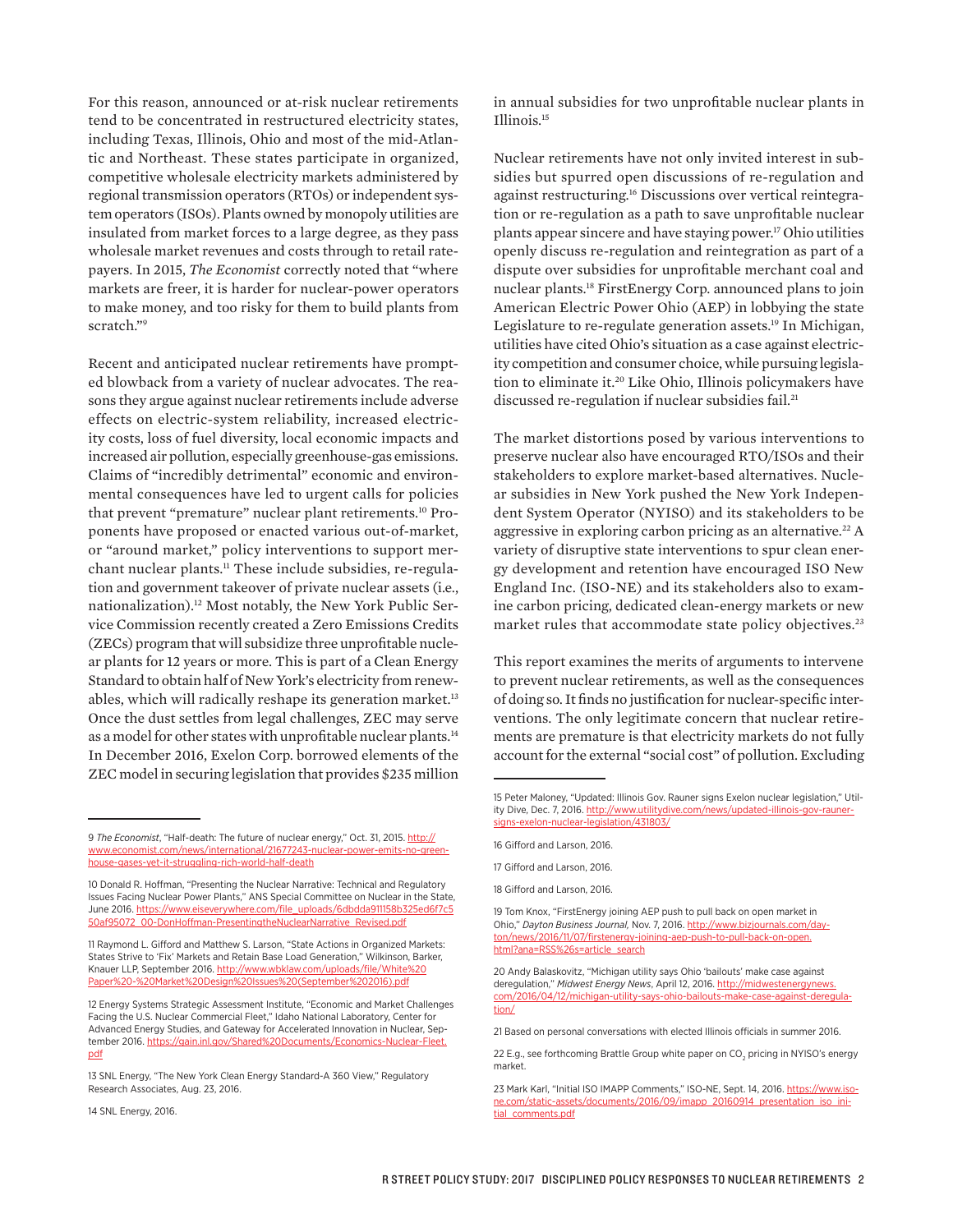external "social cost" considerations, nuclear retirements generally do not appear to be premature through a nominal economic lens.<sup>24</sup> Rather, they are consistent with the under-lying economics of baseload plants in the current market and regulatory environment.<sup>25</sup>

Electricity markets should not explicitly value fuel diversity (a proxy slogan for benefits already remunerated in markets) or local economic protection (transfer payments).<sup>26</sup> Rather, the core function of market design should remain to procure reliable electricity at the least cost. The RTO/ISO market constructs for reliability are imperfect, but do not appear specifically to disadvantage nuclear or other baseload assets.<sup>27</sup> To whatever extent market design fails to account for certain reliability attributes, that failure concerns reliability service procurement alone, not an inherent need to procure a certain type of fuel or technology. Any such failure should be corrected via market-design reforms, not outof-market compensation. Furthermore, there is no evidence of an imminent threat to bulk reliability to justify interim subsidies.<sup>28</sup>

Some nuclear retirements—those that meet definitions of socially "premature" retirements—would not occur if markets fully internalized the social cost of pollution.<sup>29</sup> Nuclear retirements will generally increase conventional and greenhouse-gas emissions, except for emissions regulated under a binding emissions-trading program. <sup>30</sup> Socially premature

nuclear retirements highlight the shortcomings of U.S. climate policy.31 In the absence of consistent, market-based emissions-reduction policy, what has instead surfaced is ad hoc climate policy (e.g., sporadic subsidies for particular resources, including nuclear plants). This threatens to undermine competitive electricity markets severely and is generally inconsistent with sound economic policy. If an ad hoc system supersedes American capitalism's predictable rules-based system, the long-term economic damage will be grave.32

Nuclear subsidies, re-regulation or nationalization each represent industrial policy with, at best, temporary environmental co-benefits. Industrial policy is a high-cost, lesseffective path to a cleaner energy future. Providing subsidies to clean energy is not equivalent to pricing externalities like air pollution. The underlying market failure is that pollution is underpriced, not that clean power is too expensive.<sup>33</sup> In theory, subsidies offer incentives to reduce emissions, but in practice, they often promote economically inefficient and environmentally unsound actions.<sup>34</sup> Counteracting subsidies for certain resources (e.g., renewables) with subsidies for others (e.g., nuclear) constitutes a policy race to the bottom. Introducing new subsidies deepens the political cycle of rent-seeking handouts. The future health of electricity markets depends on unwinding the existing subsidy regime.<sup>35</sup>

If subsidies are a foregone conclusion, they should be specific in purpose, minimal in duration and should be extended only where there is a valid market failure, all to reduce the likelihood of broader subsidy metastasis. Re-regulation and nationalization are economically damaging policy options that have no slimmer "diet" version to avoid severe market distortions. Electric industrial policy undermines market institutions during a politically vulnerable period and propels the uneconomical movement for government engineering of the electric fuel mix. Sacrificing policy quality for political expedience will come at high economic and political cost, with extensive long-term unintended consequences. 36

<sup>24 &</sup>quot;Premature," from an engineering perspective refers to where shutdown occurs with useful operating life remaining. This sense of the term is distinct from the relevant economic perspective. Retirements are economically premature if the costs of continued operation are less than the costs of replacement resources, assuming no change in demand.

<sup>25</sup> The Brattle Group, "Response to U.S. Senators' Capacity Market Questions," open letter to the U.S. Government Accountability Office, May 5, 2016. [http://www.brattle.](http://www.brattle.com/system/publications/pdfs/000/005/283/original/Brattle_Open_Letter_to_GAO_-_Response_to_U.S._Senators%E2%80%99_Capacity_Market_Questions.pdf?1462477367) [com/system/publications/pdfs/000/005/283/original/Brattle\\_Open\\_Letter\\_to\\_](http://www.brattle.com/system/publications/pdfs/000/005/283/original/Brattle_Open_Letter_to_GAO_-_Response_to_U.S._Senators%E2%80%99_Capacity_Market_Questions.pdf?1462477367) GAO - Response to U.S. Senators%E2%80%99 Capacity\_Market\_Questions. [pdf?1462477367](http://www.brattle.com/system/publications/pdfs/000/005/283/original/Brattle_Open_Letter_to_GAO_-_Response_to_U.S._Senators%E2%80%99_Capacity_Market_Questions.pdf?1462477367)

<sup>26</sup> Mere transfer payments do not improve economic efficiency. Any policy intervention should occur to address legitimate market failures (e.g., barriers to labor retraining), if applicable.

<sup>27</sup> No market-design flaws clearly discriminate against nuclear or other baseload resources in a manner that jeopardizes grid reliability. Investment trends in these markets indicate sufficient resources will exist to maintain reliability in light of nuclear retirements. The failure of some nuclear units to clear capacity markets indicates that reliability standards will be met more cost-effectively with replacement resources for unprofitable nuclear plants (largely new natural-gas generators).

<sup>28</sup> Some cite MISO's projected generation shortfall as an imminent threat. However, MISO's limited tools to project resource adequacy multiple years in advance have led to false projections of resource shortages in the recent past. MISO's capacity market still must procure sufficient resources. A shortfall in resources would mean the supply offered into the market would have to be less than the procurement requirement. This has never occurred in any capacity market, because some market participants are always willing to provide capacity at some price.

<sup>29</sup> The revenues obtained by nuclear plants would increase if electricity prices reflected the social cost of pollution. If these revenues were sufficient to keep some otherwise unprofitable plants financially solvent, then retiring these plants is socially premature.

<sup>30</sup> Subsidizing a method of emissions reduction under a binding emissions-trading program simply shifts the means of emissions reductions (and distorts the emissionsallowance market) without reducing the total level of emissions.

<sup>31</sup> Some nuclear-plant retirements are socially inefficient and would remain open under a robust price on carbon.

<sup>32 &</sup>quot;How Donald Trump is changing the rules for American business," *The Economist*, Dec. 10, 2016. [http://www.economist.com/news/leaders/21711314-president-elect-has](http://www.economist.com/news/leaders/21711314-president-elect-has-new-approach-dealing-corporate-america-it-not-all-good)[new-approach-dealing-corporate-america-it-not-all-good](http://www.economist.com/news/leaders/21711314-president-elect-has-new-approach-dealing-corporate-america-it-not-all-good)

<sup>33</sup> Severin Borenstein, "The Private and Public Economics of Renewable Electricity Generation," Energy Institute at Haas, December 2011. [https://ei.haas.berkeley.edu/](https://ei.haas.berkeley.edu/research/papers/WP221.pdf) [research/papers/WP221.pdf](https://ei.haas.berkeley.edu/research/papers/WP221.pdf)

<sup>34</sup> Robert N. Stavins, "Experience with Market-Based Environmental Policy Instruments," Resources for the Future, November 2001. [http://www.rff.org/files/share](http://www.rff.org/files/sharepoint/WorkImages/Download/RFF-DP-01-58.pdf)[point/WorkImages/Download/RFF-DP-01-58.pdf](http://www.rff.org/files/sharepoint/WorkImages/Download/RFF-DP-01-58.pdf)

<sup>35</sup> David Victor, "Energy and climate: Moving beyond symbolism," Brookings Institution, Oct. 18, 2016. [https://www.brookings.edu/research/energy-and-climate-moving](https://www.brookings.edu/research/energy-and-climate-moving-beyond-symbolism/)[beyond-symbolism/](https://www.brookings.edu/research/energy-and-climate-moving-beyond-symbolism/)

<sup>36</sup> For example, contentious, high-cost interventions intensify the political divide over climate policy.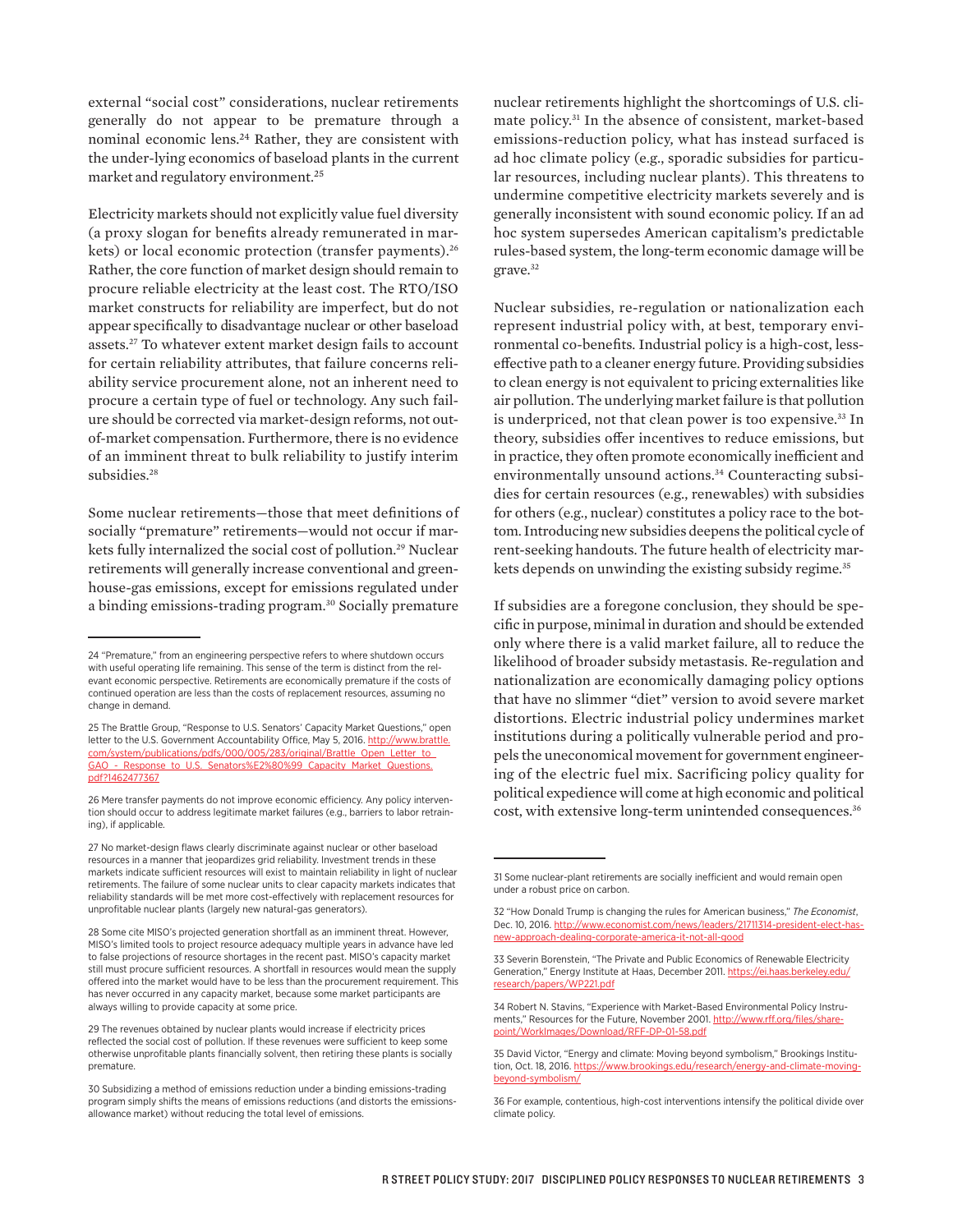Further sacrifices of market integrity will reverberate through the industry, chilling investment as costs escalate.<sup>37</sup>

The twin political motivations of economic growth and emissions mitigation should prompt policymakers to strengthen, not undermine, competitive electricity markets. Competitive electricity markets drive environmental improvements through improved fuel management, risk management, feedback effects of lowering emissions-reduction costs, facilitating organic growth in clean-energy demand and stimulating innovation. As such, out-of-market interventions that temporarily reduce emissions may compromise long-term emissions reductions by disrupting competitive market performance.38

Public policy should facilitate well-functioning marketplaces. Trimming regulatory costs could help the competitiveness of the nuclear industry.39 Reforming wholesale electricity markets to improve price formation (prices do not currently reflect all costs) would enhance market performance. Reducing government engineering of the fuel mix similarly would bolster markets (e.g., reducing mandates and phasing-out deployment subsidies, which distort price signals). Such actions would increase market revenues for nuclear as a byproduct.

The most important message for policymakers is to stay disciplined. The notion that the economic and environmental consequences of nuclear retirements are "incredibly detrimental" is overblown. By contrast, the adverse consequences of out-of-market policies to prevent nuclear retirements are potentially severe. The economic case for government intervention remains limited to *efficient* correction of market failure. The unease of socially premature nuclear retirements should motivate political commitment for a market-based, long-term strategy that drives innovation, reduces emissions at least cost and bolsters reliability. This will benefit the U.S. economy the most and prove far more politically durable than ad hoc climate policy. It also would serve as a model the world is more likely to follow.

# WHOLESALE ELECTRICITY MARKET DESIGN

Reliability and cost concerns of merchant nuclear retirements are necessarily questions of wholesale electricity market design. Extensive market failure in the electric industry necessitates the "visible hand" of market design to allow the

"invisible hand" of the market to function. Market design sets the rules for how markets operate and participants interact. It provides incentives for competitive behavior and shapes the processes that guide market outcomes.

Some critics argue electricity markets have severe flaws that fail to recognize the unique value of nuclear – such as its dependability, price stability, environmental attributes and local economic development impacts (e.g., tax revenue, job creation and labor income).40 This has led critics to levy broad assertions that structural problems in market design put well-operated nuclear plants at risk.<sup>41</sup> Others have made more specific charges that structural problems in wholesale electric energy and capacity markets pose a threat to grid reliability by insufficiently compensating baseload resources (i.e., resources with high year-round operational dependability).<sup>42</sup> Certain nuclear proponents have criticized specific RTO/ISOs, such as accusations of poor market design in NYISO.<sup>43</sup>

Evaluating market design begins with the central objective of achieving electric reliability at least cost. RTO/ISOs do not have an environmental mandate, but can reduce compliance costs with external environmental policies.<sup>44</sup> Fuel diversity and local economic development are not aims of market design, but questions have been raised questions about whether they warrant explicit market valuation.

## Local economic development

Nuclear plants often are located in small towns, where they frequently comprise a large portion of the workforce and local tax base. An average nuclear plant creates 700 to 1,200 permanent jobs, \$46 million in total labor income and \$16- \$20 million in state and local tax revenue.<sup>45</sup> Local economic disruption from a nuclear plant closure is not categorically different from the loss of any major employer, such as a large manufacturing facility. Out-of-market policies to keep unprofitable plants in operation reflect temporary transfer payments that suppress market prices.<sup>46</sup> This inhibits eco-

45 Hoffman, 2016.

<sup>37</sup> Such concerns prompted recent interest in enhanced emissions pricing in the Northeast as a more economical alternative.

<sup>38</sup> Devin Hartman, "Environmental benefits of electricity policy reform," R Street Institute, January 2017. [http://www.rstreet.org/policy-study/environmental-benefits](http://www.rstreet.org/policy-study/environmental-benefits-of-electricity-policy-reform/)[of-electricity-policy-reform/](http://www.rstreet.org/policy-study/environmental-benefits-of-electricity-policy-reform/)

<sup>39</sup> Sam Batkins, "The Costs and Benefits of Nuclear Regulation," American Action Forum, Sept. 8, 2016. [https://www.americanactionforum.org/research/costs-benefits](https://www.americanactionforum.org/research/costs-benefits-nuclear-regulation/)[nuclear-regulation/](https://www.americanactionforum.org/research/costs-benefits-nuclear-regulation/)

<sup>40</sup> Hoffman, 2016.

<sup>41</sup> Christine Todd Whitman, "Why Closing Nuclear Power Plants Is Short-Sighted," *Wall Street Journal*, Nov. 16, 2015. [http://blogs.wsj.com/experts/2015/11/16/why-clos](http://blogs.wsj.com/experts/2015/11/16/why-closing-nuclear-power-plants-is-short-sighted/)[ing-nuclear-power-plants-is-short-sighted/](http://blogs.wsj.com/experts/2015/11/16/why-closing-nuclear-power-plants-is-short-sighted/)

<sup>42</sup> George David Banks, "Market Flaws and Distortions in Competitive Electricity Markets," The American Consumer, July 9, 2014. [http://www.theamericanconsumer.](http://www.theamericanconsumer.org/2014/07/new-aci-consumergram-market-flaws-and-distortions-in-competitive-electricity-markets-preserving-grid-reliability-and-protecting-u-s-climate-goals/) [org/2014/07/new-aci-consumergram-market-flaws-and-distortions-in-competitive](http://www.theamericanconsumer.org/2014/07/new-aci-consumergram-market-flaws-and-distortions-in-competitive-electricity-markets-preserving-grid-reliability-and-protecting-u-s-climate-goals/)electricity-markets-preserving-grid-reliability-and-protecting-u-s-climate

<sup>43</sup> Nuclear Energy Institute, "Poor Market Design Propels Closure of another Plant-FitzPatrick," Nov. 5, 2015. [http://www.nei.org/News-Media/News/News-Archives/](http://www.nei.org/News-Media/News/News-Archives/Poor-Market-Design-Propels-Closure-of-Another-Plan) [Poor-Market-Design-Propels-Closure-of-Another-Plan](http://www.nei.org/News-Media/News/News-Archives/Poor-Market-Design-Propels-Closure-of-Another-Plan)

<sup>44</sup> Devin Hartman "Wholesale Electricity Markets in the Technological Age," R Street Institute, August 2016. http://www.rstreet.org/wp-content/uploads/2016

<sup>46</sup> Brattle Group, "Response to U.S. Senators' Capacity Market Questions," 2016.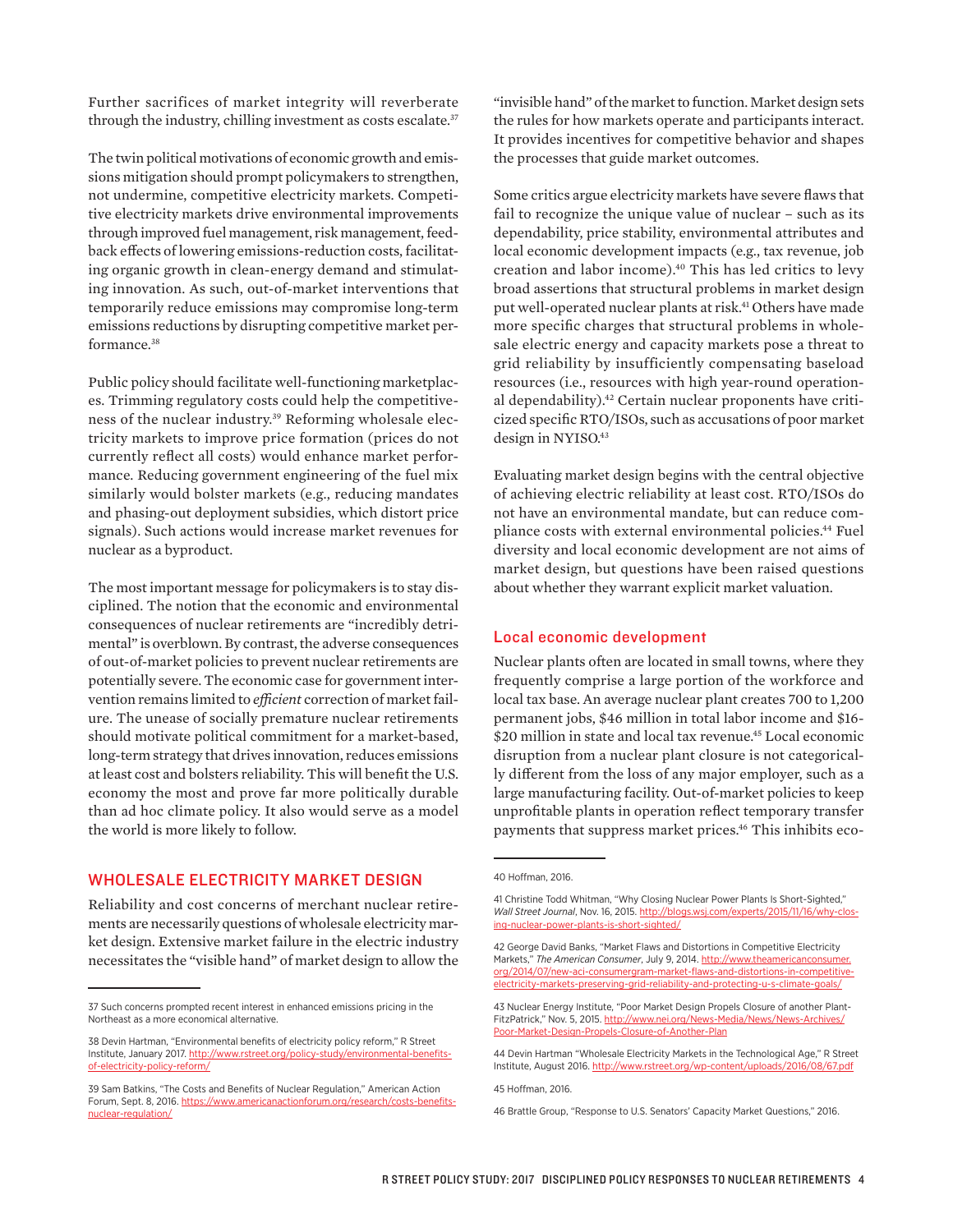## FIGURE 1: WHOLESALE ELECTRICITY VERSUS NATURAL GAS PRICES



SOURCE: R Street chart derived from SNL Energy, NYMEX and CME Clearport data.

nomic dynamism, which depends on the unimpeded flow of capital and labor to facilitate their most productive uses. The "gale of creative destruction" relies on new firms leveraging an innovative process to replace incumbent firms within a specific industry.47

Structural unemployment from nuclear retirements does not warrant intervention to postpone retirements. Policy intervention, if necessary, should correct for labor-market failures (e.g., local illiquidity, information imperfections in capital markets that constrain access to job retraining) and perhaps to ease local economic shocks. This is not an economic justification for taxpayers or ratepayers to subsidize an expensive, temporary employment bridge, let alone to do so to the detriment of electricity-market performance.

## Fuel diversity

Arguments for explicit valuation of fuel diversity tend to have two justifications: risk management and reliability. The first notes that fuel diversity has value as a hedge against volatility in electricity prices (i.e., risk management). Price volatility depends on the volatility of the physical output and input cost parameters of specific types of resources in specific locations. It does not correlate with a generic metric of fuel-mix diversity. For example, the comparatively high output variability of wind and solar and high fuel-price volatility of natural gas typically make generation portfolios with higher reliance on these fuel types experience more price volatility. The marginal cost of nuclear is comparatively very stable, thus nuclear generation in lieu of natural gas, wind or solar generation should reduce price volatility. This effect is very modest, however, as nuclear rarely sets the marketclearing price. Rather, natural gas is already the driving force of wholesale electricity prices. Thus, further reliance on natural gas in lieu of nuclear generation would have modest price hedging value, at best.

Some analysts argue that a diversified portfolio is the most cost-effective tool to manage inherent uncertainty in future fuel prices.<sup>48</sup> Merchant generation owners account for this in their portfolio holdings. Furthermore, merchants manage risk based on self-interest, resulting in better risk management than when risk is socialized (e.g., as with legislated resource mandates or under the monopoly utility model). Market failures under the competitive model will be seen only where there is a misalignment of private and social risk. This unsettled debate largely comes down to discrepancies in time horizons, as merchant owners use relatively high discount rates. This is a potential argument for time-adjustments to resource-adequacy constructs, but not for explicit valuation of resource diversity.

Wholesale electricity market participants employ hedging positions to protect against price volatility. Similarly, retail customers in restructured states can choose electric supply contracts that provide greater rate stability. Market partici-

<sup>47</sup> Joseph Schumpeter, "Capitalism, Socialism and Democracy," Harper & Row, 1943.

<sup>48</sup> IHS Energy, "The Value of US Power Supply Diversity," July 2014. [http://www.ener](http://www.energyxxi.org/sites/default/files/USPowerSupplyDiversityStudy.pdf)[gyxxi.org/sites/default/files/USPowerSupplyDiversityStudy.pdf](http://www.energyxxi.org/sites/default/files/USPowerSupplyDiversityStudy.pdf)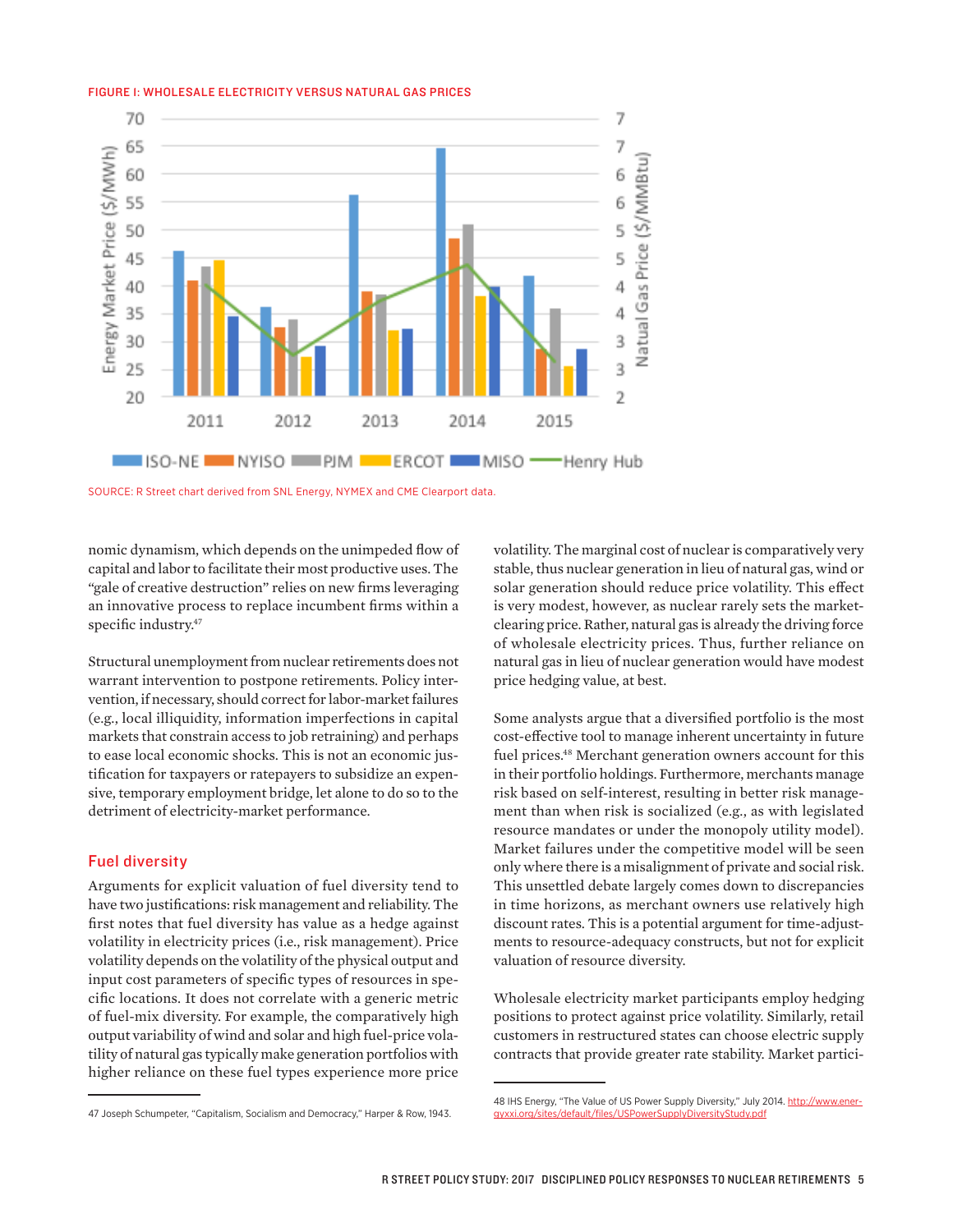pants are best equipped to undertake hedges consistent with their individual cost-risk profiles, which vary substantially. Market design that explicitly seeks to reduce price volatility via fuel diversity would likely prove complex and require administrative judgment to substitute for that of heterogeneous market participants. This results in poor resource allocation.

The other argument for fuel diversity posits that a more diverse fuel mix is inherently more reliable, but this isn't necessarily the case.49 As the market monitoring unit for PJM Interconnection LLC notes, "diversity is not a synonym for reliability."50 Fuel diversity is often conflated with, and used as a proxy for, particular attributes that directly affect reliability. Attributes such as dependability, or specific capabilities like frequency response and operational flexibility (e.g., "ramp," or the ability to adjust generation output) are essential for reliability and often associated with particular fuel types to varying degrees. Markets must procure reliability attributes in the correct proportion, not necessarily a fuel type ratio, even if fuel type is associated with the attributes.<sup>51</sup> In this manner, well-designed markets achieve reliability without explicitly valuing fuel diversity.

The "fuel diversity as reliability" argument highlights a potential emerging hole in market design. Increased reliance on a shared fuel supply line at multiple power plants can lead to an amassing point of single failure, assuming no or limited alternative supply lines exist. For example, areas like New England—with few natural gas pipelines—are vulnerable to a single disruption in pipeline service that would affect multiple power plants. This can also apply to coal facilities, where railway delivery issues affect on-site coal inventories at multiple power plants on the same rail supply line.<sup>52</sup> Nuclear provides a reliability hedge against fuel-supply network constraints, but market design does not generally recognize this value. While the goal of market design should not be explicit valuation of fuel diversity, it should give consideration to the reliability attribute of shared fuel-delivery network effects.<sup>53</sup>

51 PJM, 2016.

Attempts to achieve fuel diversity explicitly likely would result in inefficient and discriminatory practices inconsistent with the Federal Power Act. The reliable performance of power generators varies across and within fuel types and often changes with fluctuating conditions. This would render any attempt to value fuel diversity explicitly very complex and would require extensive administrative judgment. Ultimately, the central aim of market design should remain to procure specific reliability attributes at the least cost.

## Least-cost reliability

Wholesale grid reliability relies on resource adequacy, which is the state of having sufficient resources to meet maximum demand. Resource adequacy is nonexcludable, causing "bare" markets to underprovide the service.<sup>54</sup> To counteract this, RTO/ISOs employ scarcity pricing in energy markets. Midcontinent Independent System Operator (MISO), NYI-SO, PJM and ISO-NE also use capacity markets. These mechanisms ensure resource owners receive sufficient revenue to sustain resource investment for the system to obtain adequate resources. As of summer 2016, these mechanisms have led to RTO/ISOs maintaining adequate installed resources to meet reliability targets.<sup>55</sup> However, this does not guarantee that resources will operate dependably as expected at times of system stress.

Energy markets use short-term supply and demand to form prices that reflect the location-based marginal value of bulk energy. This facilitates the least-cost use of resources to maintain operating grid reliability. Expectations of future energy-market prices drive investment behavior.

The Electric Reliability Council of Texas (ERCOT) relies exclusively on energy markets to achieve resource adequacy, which puts great weight on scarcity pricing. Scarcity pricing is a mechanism to send price signals that reflect real-time systemwide shortages in power reserves.<sup>56</sup> This approach relies exclusively on investor expectations of sufficient market revenue to maintain resource adequacy.

System shortages are rare, typically occurring when unusual weather drives exceptionally high demand or when generation availability is low. This results in infrequent scarcity pricing events where some resources are unprofitable in most years but gain sufficient revenue during high shortage years to remain profitable over a multiyear period. Analysis suggests that, in 2015, ERCOT markets did not provide sufficient revenues to support existing nuclear or coal units, as

<sup>49</sup> For example, a "well-diversified" generation portfolio consisting of five fuel types may not perform as reliably as a portfolio with three fuel types if the latter relies more on resources with superior performance capabilities. In this case, certain fuel types may have attributes that cause performance advantages (e.g., on-site fuel supply mitigates fuel shortages), but the attributes of that advantage are what should be pursued in market design, not the associated fuel type or any measure of fuel diversity.

<sup>50</sup> Monitoring Analytics LLC, "Post-hearing reply brief of the independent market monitor for PJM," Feb. 26, 2016. http://www.monitoringanalytics.com/reports [Reports/2016/IMM\\_Post\\_Hearing\\_Reply\\_Brief\\_Case\\_No\\_14-1297-EL-SSO\\_20160226.](http://www.monitoringanalytics.com/reports/Reports/2016/IMM_Post_Hearing_Reply_Brief_Case_No_14-1297-EL-SSO_20160226.pdf) [pdf](http://www.monitoringanalytics.com/reports/Reports/2016/IMM_Post_Hearing_Reply_Brief_Case_No_14-1297-EL-SSO_20160226.pdf)

<sup>52</sup> Federal Energy Regulatory Commission, "Coal Delivery Issues or Electric Generation," Dec. 18, 2014. [https://www.ferc.gov/media/headlines/2014/2014-4/A-3-presen](https://www.ferc.gov/media/headlines/2014/2014-4/A-3-presentation-staff.pdf)[tation-staff.pdf](https://www.ferc.gov/media/headlines/2014/2014-4/A-3-presentation-staff.pdf)

<sup>53</sup> For example, contingency definitions for reliability planning may need to recognize the impact of fuel delivery disruptions on multiple power plants.

<sup>54</sup> Hartman, 2016.

<sup>55</sup> Federal Energy Regulatory Commission, "Summer 2016 Energy Market and Reliability Assessment," May 19, 2016. [https://www.ferc.gov/market-oversight/reports](https://www.ferc.gov/market-oversight/reports-analyses/mkt-views/2016/05-19-16.pdf)[analyses/mkt-views/2016/05-19-16.pdf](https://www.ferc.gov/market-oversight/reports-analyses/mkt-views/2016/05-19-16.pdf)

<sup>56</sup> Hartman, 2016.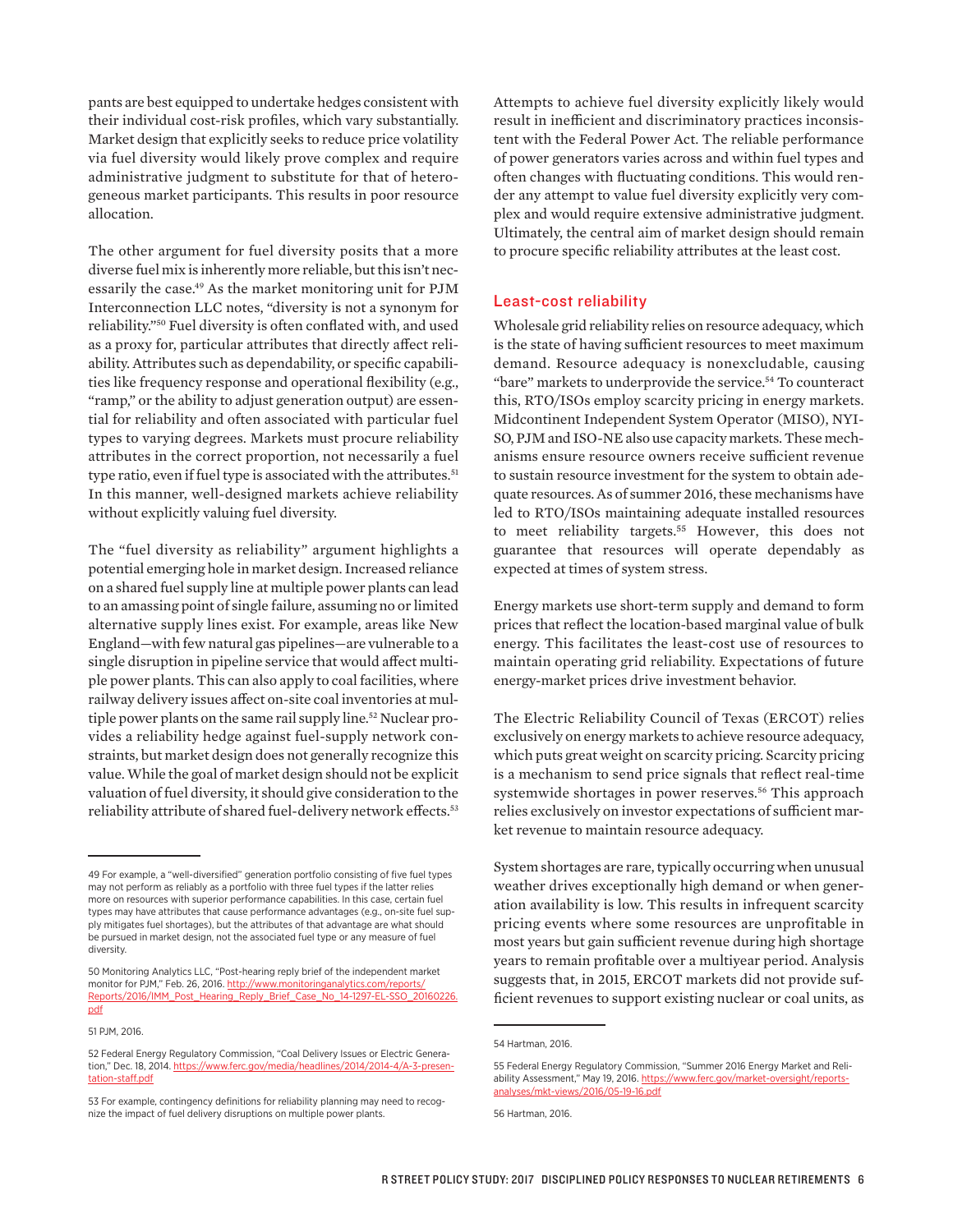well as any new entry from natural gas units.<sup>57</sup> ERCOT did not trigger scarcity in the summer of 2016, despite witnessing record peak demand, largely the result of high wind output. Loss of some coal and nuclear units could put ERCOT below its reliability target. However, new generation continues to come online in ERCOT, perhaps indicating that investors expect a rebound in future revenues.

In 2013, the Public Utilities Commission of Texas ordered ERCOT to implement scarcity-pricing reforms. The last step was implemented in June 2015. In 2015, the commission indicated an interest in reviewing the reforms.<sup>58</sup> It is difficult to evaluate whether further adjustments are warranted, given the brief duration of scarcity-pricing reforms.<sup>59</sup>

In contrast to reliance on a price instrument, which provides no guarantee of sufficient resource procurement, capacity markets procure a minimum quantity of capacity. This quantity is based on projected annual peak demand, plus a reserve margin. If a resource does not expect to receive enough revenues in the energy market to remain operational, it has the incentive to offer into the capacity market at a level that will provide it sufficient revenue to cover its costs. Resources whose offers are greater than the market price do not clear the market. The RTO/ISO relies on resources clearing the capacity market to perform when called upon. RTO/ISOs differ in the penalties for nonperformance. All three eastern RTO/ISOs (PJM, NYISO and ISO-NE) and MISO employ capacity markets to supplement energy markets.

MISO operates a short-term capacity market in a region where regulated monopoly utilities serve 96 percent of demand.60 Resource procurement for regulated utilities occurs through state processes, not in response to capacity market signals.<sup>61</sup> As a result, utilities typically opt-out of MISO's capacity market or offer at zero. This leaves a small, residual capacity market to provide primarily for Illinois, the sole fully restructured state in MISO. Concerns over the lack of efficient and timely price signals in restructured areas has prompted MISO to propose major capacity-market design

59 Potomac Economics, 2016.

60 Midcontinent Independent System Operator, "Market Vision Stakeholder Feedback," 2014. [https://www.misoenergy.org/Library/Repository/Meeting%20Material/](https://www.misoenergy.org/Library/Repository/Meeting%20Material/Stakeholder/MSC/2014/20140401/20140401%20MSC%20Item%2005a%20Stakeholder%20Market%20Roadmap%20Feedback.pdf) [Stakeholder/MSC/2014/20140401/20140401%20MSC%20Item%2005a%20Stakehold](https://www.misoenergy.org/Library/Repository/Meeting%20Material/Stakeholder/MSC/2014/20140401/20140401%20MSC%20Item%2005a%20Stakeholder%20Market%20Roadmap%20Feedback.pdf)[er%20Market%20Roadmap%20Feedback.pdf](https://www.misoenergy.org/Library/Repository/Meeting%20Material/Stakeholder/MSC/2014/20140401/20140401%20MSC%20Item%2005a%20Stakeholder%20Market%20Roadmap%20Feedback.pdf)

changes, which are currently under review by the Federal Energy Regulatory Commission (FERC).62

MISO's capacity market has multiple design flaws. One study concluded its current design is unlikely to support sufficient market-based investment to meet the needs of restructured areas.63 Arguably the largest flaw is a single minimum-capacity requirement, effectively a vertical demand curve. This does not reflect the continuous value of incremental resource adequacy that a sloped demand curve would provide. As a result, price signals are volatile and difficult to predict, providing an inconsistent investment signal. At least some generation retirements and suspensions announced in 2016 in MISO can be attributed to inefficient capacity pricing.<sup>64</sup> This creates legitimate revenue concerns for all merchant generation in MISO, including its five remaining merchant nuclear plants. In addition to market-design concerns, deficiencies in utility procurement practices lead to undervaluation of merchant-owned resources, but enhanced "market tests" offer one option to better achieve this.<sup>65</sup>

NYISO also operates a short-term capacity market, but with a decidedly different design than MISO. According to NYI-SO's independent market monitor, the capacity market is fundamentally sound and has performed relatively well.<sup>66</sup> NYISO has always procured sufficient capacity to meet reliability requirements and retirement decisions generally have been efficient.<sup>67</sup> The primary incentive for generator performance rests with NYISO's real-time energy-market pricing. NYISO's energy market has provided sufficient performance incentive for the system to maintain reliability. For example, natural-gas fired generators conserved scarce natural gas by switching to fuel oil during 2014's "polar vortex."68 Well-performing generators, such as nuclear, are rewarded for their dependability during such scarcity periods when prices spike.

ISO-NE and PJM recently enacted major overhauls of their long-term (three years forward) capacity markets to create robust capacity payments and penalties as the primary

65 Spees, et al., 2015.

66 David B. Patton, "NYISO Capacity Markets: Function, Performance, and Future," Joint Technical Conference on New York Markets and Infrastructure, Docket No. AD14- 18-000, Nov. 5, 2014.

<sup>57</sup> Potomac Economics, "2015 State of the Market Report for the ERCOT Wholesale Electricity Markets," June 2016. [https://www.potomaceconomics.com/uploads/ercot\\_](https://www.potomaceconomics.com/uploads/ercot_documents/2015_ERCOT_State_of_the_Market_Report_-_FINAL_update_6.21_.16_.pdf) [documents/2015\\_ERCOT\\_State\\_of\\_the\\_Market\\_Report\\_-\\_FINAL\\_update\\_6.21\\_.16\\_.](https://www.potomaceconomics.com/uploads/ercot_documents/2015_ERCOT_State_of_the_Market_Report_-_FINAL_update_6.21_.16_.pdf) [pdf](https://www.potomaceconomics.com/uploads/ercot_documents/2015_ERCOT_State_of_the_Market_Report_-_FINAL_update_6.21_.16_.pdf)

<sup>58</sup> Kenneth W. Anderson, Jr., "Commission Proceeding to Ensure Resource Adequacy in Texas," PUCT Docket No. 40000, Oct. 7, 2015.

<sup>61</sup> Kathleen Spees, Samuel A. Newell and Roger Lueken, "Enhancing the Efficiency of Resource Adequacy Planning and Procurements in the Midcontinent ISO Footprint: Options for MISO, Utilities, and States," prepared for NRG, November 2015. [http://](http://www.brattle.com/system/publications/pdfs/000/005/221/original/Enhancing_the_Efficiency_of_Resource_Adequacy_Planning_and_Procurements_in_the_MISO_Footprint_Newell_Spees_1115.pdf?1448034421) [www.brattle.com/system/publications/pdfs/000/005/221/original/Enhancing\\_the\\_](http://www.brattle.com/system/publications/pdfs/000/005/221/original/Enhancing_the_Efficiency_of_Resource_Adequacy_Planning_and_Procurements_in_the_MISO_Footprint_Newell_Spees_1115.pdf?1448034421) Efficiency of Resource Adequacy Planning and Procurements in the MISO [Footprint\\_Newell\\_Spees\\_1115.pdf?1448034421](http://www.brattle.com/system/publications/pdfs/000/005/221/original/Enhancing_the_Efficiency_of_Resource_Adequacy_Planning_and_Procurements_in_the_MISO_Footprint_Newell_Spees_1115.pdf?1448034421)

<sup>62</sup> Marcy Crane, "MISO proposes forward capacity auction for competitive retail areas," SNL Energy, Nov. 2, 2016. https://www.snl.com/web/client?auth=inherit#news/ article?id=38235280&KeyProductLinkType=2

<sup>63</sup> Spees, et al., 2015.

<sup>64</sup> Potomac Economics, "2015 State of the Market Report for the MISO Electricity Markets," June 2016. [https://www.potomaceconomics.com/uploads/midwest\\_](https://www.potomaceconomics.com/uploads/midwest_reports/2015_SOM_Main_Body_Final_Rev.pdf) [reports/2015\\_SOM\\_Main\\_Body\\_Final\\_Rev.pdf](https://www.potomaceconomics.com/uploads/midwest_reports/2015_SOM_Main_Body_Final_Rev.pdf)

<sup>67</sup> Patton, 2014.

<sup>68</sup> David B. Patton, Pallas Lee VanSchaick and Jie Chen, "2014 State of the Market Report for the New York ISO Markets," May 2015. [http://www.nyiso.com/public/web](http://www.nyiso.com/public/webdocs/markets_operations/documents/Studies_and_Reports/Reports/Market_Monitoring_Unit_Reports/2014/NYISO2014SOMReport__5-13-2015_Final.pdf)[docs/markets\\_operations/documents/Studies\\_and\\_Reports/Reports/Market\\_Moni](http://www.nyiso.com/public/webdocs/markets_operations/documents/Studies_and_Reports/Reports/Market_Monitoring_Unit_Reports/2014/NYISO2014SOMReport__5-13-2015_Final.pdf)toring\_Unit\_Reports/2014/NYISO2014SOMReport \_5-13-2015\_Final.pdf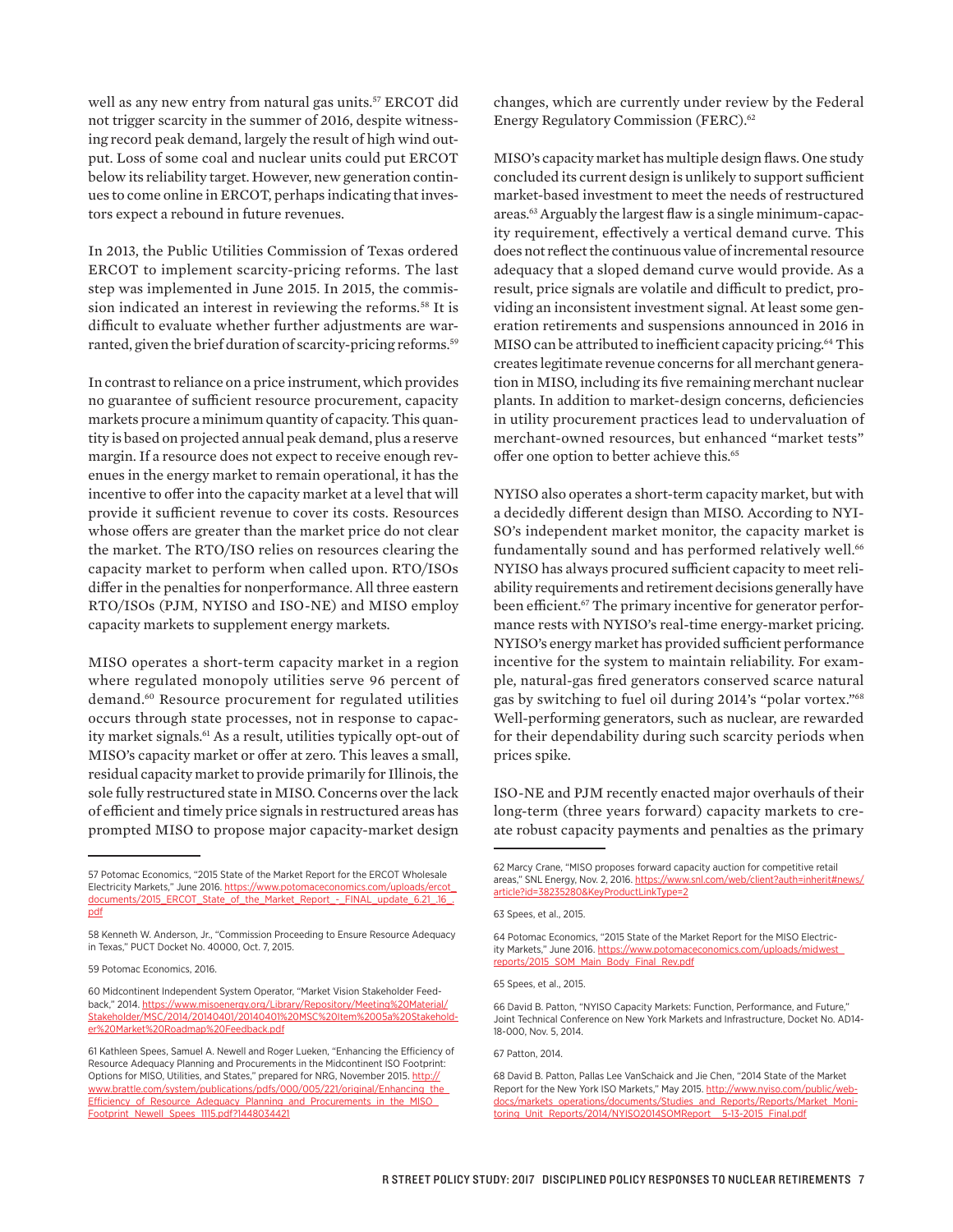drivers of resource performance. These reforms, known as "capacity performance" in PJM and "pay-for-performance" in ISO-NE, came in the wake of the polar vortex weather events that led to high generation-outage rates, prompting calls to improve incentives for generator performance.<sup>69</sup> The markets now heavily advantage resources with year-round dependability, such as nuclear, coal and natural gas-fired generators with dependable fuel supply. At the same time, it further disadvantaged resources with seasonal fluctuations in performance, including renewables and demand response. The nuclear industry supported the reforms, concluding that nuclear plants would benefit from performance payments.70

# Market design takeaways

The suggestion that certain resources should receive special compensation for dependable performance or fuel-diversity benefits lacks economic merit. Reliability benefits are remunerated through existing market structures. Quality market design ensures sufficient incentive for dependable resource investment and operation within an electricity market.<sup>71</sup>

The dependability of nuclear has advantaged its revenue stream in existing resource-adequacy constructs, namely with a high likelihood of capturing scarcity-pricing rents and/or receiving a high capacity rating in capacity markets.<sup>72</sup> With the exception of merchant nuclear in MISO, the entire merchant nuclear fleet appears to operate in markets that provide sufficient price signals for resource dependability. It remains too early to tell whether ERCOT's scarcity-pricing reforms provide adequate compensation to existing generation.73 The PJM and ISO-NE capacity markets likely overcompensate dependability outside the summer season, causing inflated demand and revenues for resources like nuclear.

The market-design flaws in MISO, and any potential shortcomings in ERCOT, are not unique to nuclear. Corrective action should take the form of fixing these flaws, which are currently under evaluation. They do not present a case for nuclear-tailored out-of-market policy support. Furthermore,

there is no evidence of an imminent threat to reliability that would justify interim subsidies.74

Various distortions artificially suppress prices in energy markets, where nuclear units obtain the majority of their revenues.75 Certain policies, like the federal PTC and state RPS, distort price formation. Grid operators can suppress prices by manually intervening when they perceive energy markets have failed to procure resources to maintain system reliability.76 The nuclear industry and other market participants have diagnosed structural problems that inhibit energy-market prices from reflecting all aspects of generators' marginal costs, thus depressing those prices.<sup>77</sup> FERC has an ongoing energy price formation initiative that seeks to remedy these issues.78

Even with depressed energy market prices, the increased financial pressure on nuclear and other existing units puts upward pressure on capacity-market prices.79 With the exception of ERCOT, the combination of well-designed energy and capacity markets should create sufficient incentives to maintain resource adequacy, despite energy-market distortions. Still, advancing price-formation reforms should enhance competitive market performance in a manner that should boost nuclear revenues in energy markets.

Single point-of-failure analysis on shared fuel infrastructure is worth evaluating, especially in ISO-NE, which is highly dependent on a small number of natural-gas pipelines to fuel much of its generation fleet.<sup>80</sup> It is unclear whether or how market design may account for this, as resource adequacy mechanisms generally evaluate thermal generation (e.g., fossil and nuclear) resources individually, not in regard to coincident synergies with other system resources.<sup>81</sup> Any changes

<sup>69</sup> Some evidence suggests energy-market prices alone were high enough to encourage sufficient performance-improving investments in generators.

<sup>70</sup> Jonas Monast, Kate Konschnik, Ari Peskoe, Sarah Adair, Christina Reichert and David Hoppock, "Illuminating the Energy Policy Agenda: Electricity Sector Issues Facing the Next Administration," Duke University, 2016. [http://nicholasinstitute.duke.](http://nicholasinstitute.duke.edu/publications) [edu/publications](http://nicholasinstitute.duke.edu/publications)

<sup>71</sup> Market prices should reflect the reliability value of resources when and where they are needed. Proper price formation will ensure sufficient revenue exists to cover costs to achieve resource adequacy.

<sup>72</sup> Resources receive capacity-value ratings, where a certain percentage of their output qualifies to receive capacity compensation based on the resource's historical performance. Fossil and nuclear plants tend to have a high capacity-value rating, which denotes the dependability of baseload nuclear resources is already valued in capacity market design.

<sup>73</sup> Mark Watson, "Consultant's warning of ERCOT blackout potential disputed," SNL Energy, Sept. 21, 2016. [https://www.snl.com/InteractiveX/article.aspx?CDID=A-](https://www.snl.com/InteractiveX/article.aspx?CDID=A-37786909-12063&KPLT=4)[37786909-12063&KPLT=4](https://www.snl.com/InteractiveX/article.aspx?CDID=A-37786909-12063&KPLT=4)

<sup>74</sup> Some cite MISO's projected generation shortfall as an imminent threat. However, MISO's limited tools to project resource adequacy multiple years in advance has led to false projections of resource shortages in the past. Given the predominantly vertically integrated structure of MISO states, any shortfall likely would be limited to a fraction of the small proportion of MISO demand that is reliant exclusively on market signals.

<sup>75</sup> Banks, 2014.

<sup>76</sup> Hartman, 2016.

<sup>77</sup> Edison Electric Institute, Electric Power Supply Association, Natural Gas Supply Association, Nuclear Energy Institute, and America's Natural Gas Alliance, Letter to FERC Chairman and Commissioners, March 6, 2015. [http://www.ngsa.org/download/](http://www.ngsa.org/download/filings_testimony/2015_filings/FYI-Joint%20price%20formation%20principles%20NGSA%20EPSA%20EEI%20ANGA%20NEI.pdf) [filings\\_testimony/2015\\_filings/FYI-Joint%20price%20formation%20principles%20](http://www.ngsa.org/download/filings_testimony/2015_filings/FYI-Joint%20price%20formation%20principles%20NGSA%20EPSA%20EEI%20ANGA%20NEI.pdf) [NGSA%20EPSA%20EEI%20ANGA%20NEI.pdf](http://www.ngsa.org/download/filings_testimony/2015_filings/FYI-Joint%20price%20formation%20principles%20NGSA%20EPSA%20EEI%20ANGA%20NEI.pdf)

<sup>78</sup> Federal Energy Regulatory Commission, [https://www.ferc.gov/industries/electric/](https://www.ferc.gov/industries/electric/indus-act/rto/energy-priceformation.asp) -priceformation.asp, accessed Nov. 2, 2016.

<sup>79 &</sup>quot;Types of Organized Electricity Markets," R Street Institute, August 2016. [http://](http://www.rstreet.org/wp-content/uploads/2016/08/electricity5.pdf) [www.rstreet.org/wp-content/uploads/2016/08/electricity5.pdf](http://www.rstreet.org/wp-content/uploads/2016/08/electricity5.pdf)

<sup>80</sup> Other RTO/ISOs examined here have at least fairly robust natural-gas pipeline networks.

<sup>81</sup> Renewables capacity accreditation processes may offer analytical insights. Variances in wind and solar output at individual facilities have a correlation with output from in-kind resources as a result of a shared fuel source (i.e., solar radiation and wind).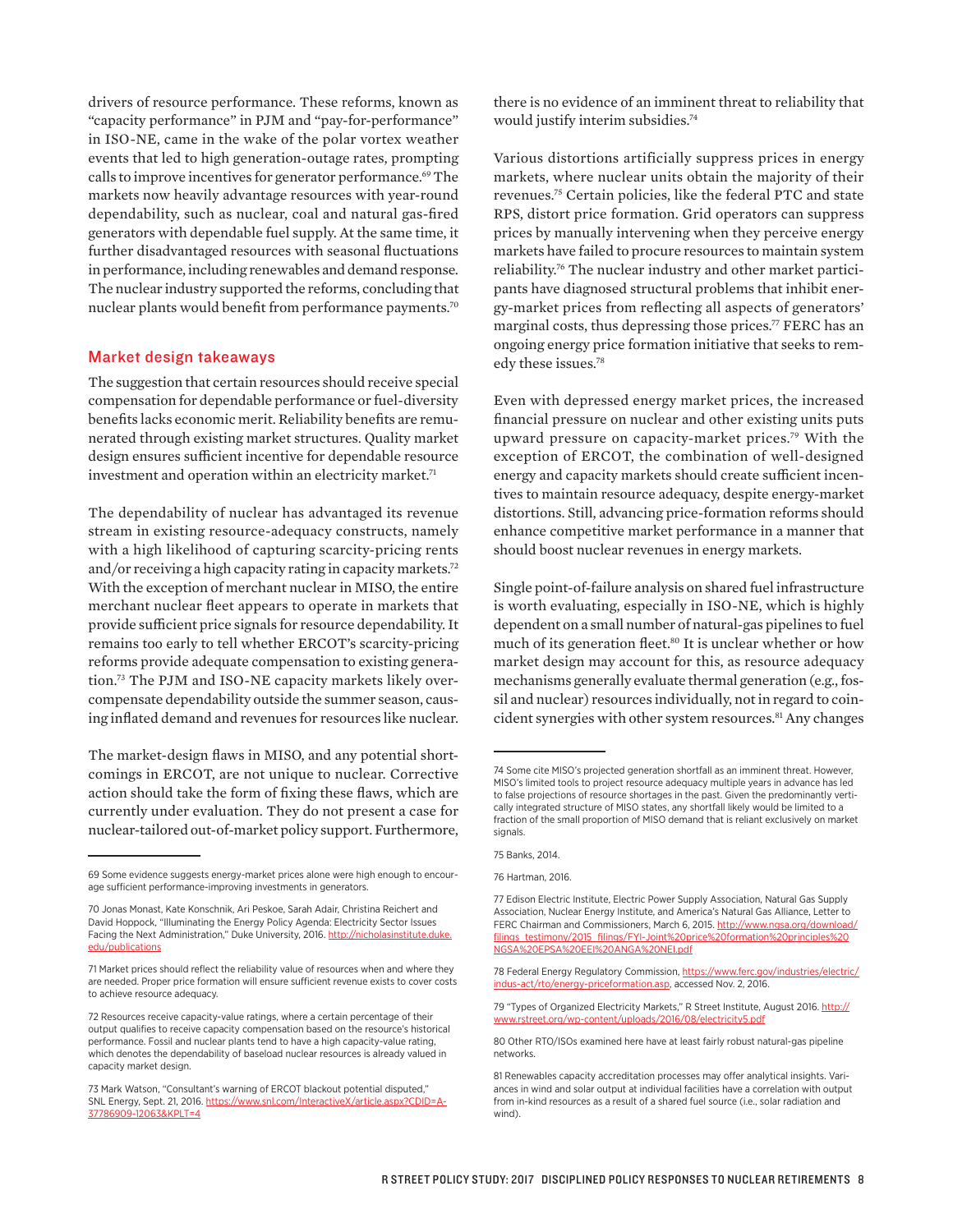#### FIGURE 2: RGGI AUCTION-CLEARING PRICES



1. Regional Greenhouse Gas Initiative, Auction Results. [https://www.rggi.org/market/co2\\_auctions/results](https://www.rggi.org/market/co2_auctions/results)

would likely advantage any resource that did not rely exclusively on a high dependency pipeline. This includes nuclear, dual fuel capability (on-site oil backup to natural gas), hydroelectric, coal, demand-side resources, wind, solar and others. This does not present an economically sound argument for out-of-market support for nuclear, in particular.

Nuclear unit retirements do not appear to result from faulty market design in the eastern RTO/ISOs. Rather, they are consistent with the underlying economics of baseload plants in the current market and regulatory environment.82 Excluding external "social cost" considerations, nuclear retirements generally are not premature.<sup>83</sup>

## CLIMATE POLICY

Domestic climate-change policy is in a state of flux, with nuclear caught in the middle. Nuclear retirements will have ripple effects on existing carbon markets and other initiatives to reduce emissions.<sup>84</sup> Concerns over increases in carbon emissions from nuclear replacements have spurred extensive calls from industry, environmental groups and public officials to save unprofitable nuclear plants. Others caution that such concerns are overblown, or that the medicine to save nuclear is harsher than the disease.

#### 82 Brattle Group, "Response to U.S. Senators' Capacity Market Questions," 2016.

84 Gifford and Larson, 2016.

## Premature retirements

Nuclear plant retirements are socially premature if they would remain profitable in a market that accurately reflected the social cost of pollution.<sup>85</sup> Policies to internalize the external cost of climate-altering emissions, including carbon dioxide, vary by region and state.<sup>86</sup> The most relevant for nuclear is the Regional Greenhouse Gas Initiative (RGGI), a mandatory emission-trading program to reduce greenhousegas emissions in Connecticut, Maine, Delaware, Maryland, Massachusetts, New Hampshire, Rhode Island, Vermont and New York.<sup>87</sup> This encompasses many merchant nuclear plants in ISO-NE, NYISO and PJM.

Under the new cap implemented in 2014, RGGI prices have fluctuated between \$4 and \$7.5 per short ton. This is well below the social cost of carbon estimates used by the U.S. Environmental Protection Agency (EPA). The optimal social cost determination is highly contentious and very sensitive to factors like discount rate, with EPA's 2015 estimate ranging from \$11 to \$56 per metric ton for a 5 percent and 2.5 percent rate, respectively.<sup>88</sup>

Nuclear plants vary in costs but most are low enough to make existing nuclear a relatively low-cost emissions-reduction option. For example, retaining existing nuclear in upstate

<sup>83 &</sup>quot;Premature" from an engineering perspective, where shutdown occurs with useful operating life remaining, is distinct from the relevant economic perspective. Retirements are economically premature if the costs of continued operation are less than the costs of replacement, assuming no change in demand.

<sup>85</sup> The revenues obtained by nuclear plants would increase if electricity prices reflected the social cost of pollution. If these revenues were sufficient to keep some otherwise unprofitable plants financially solvent, then retiring these plants is socially premature.

<sup>86</sup> Greenhouse gases are the most common form of climate-forcing emissions but other substances—such as black carbon—also are noteworthy.

<sup>87</sup> A new cap of 91 million short tons was implemented in 2014. This declines 2.5 percent each year from 2015 to 2020.

<sup>88</sup> U.S. Environmental Protection Agency, "The Social Cost of Carbon: Estimating the Benefits of Reducing Greenhouse Gas Emissions," Dec. 22, 2016. [https://www.epa.](https://www.epa.gov/climatechange/social-cost-carbon) [gov/climatechange/social-cost-carbon](https://www.epa.gov/climatechange/social-cost-carbon)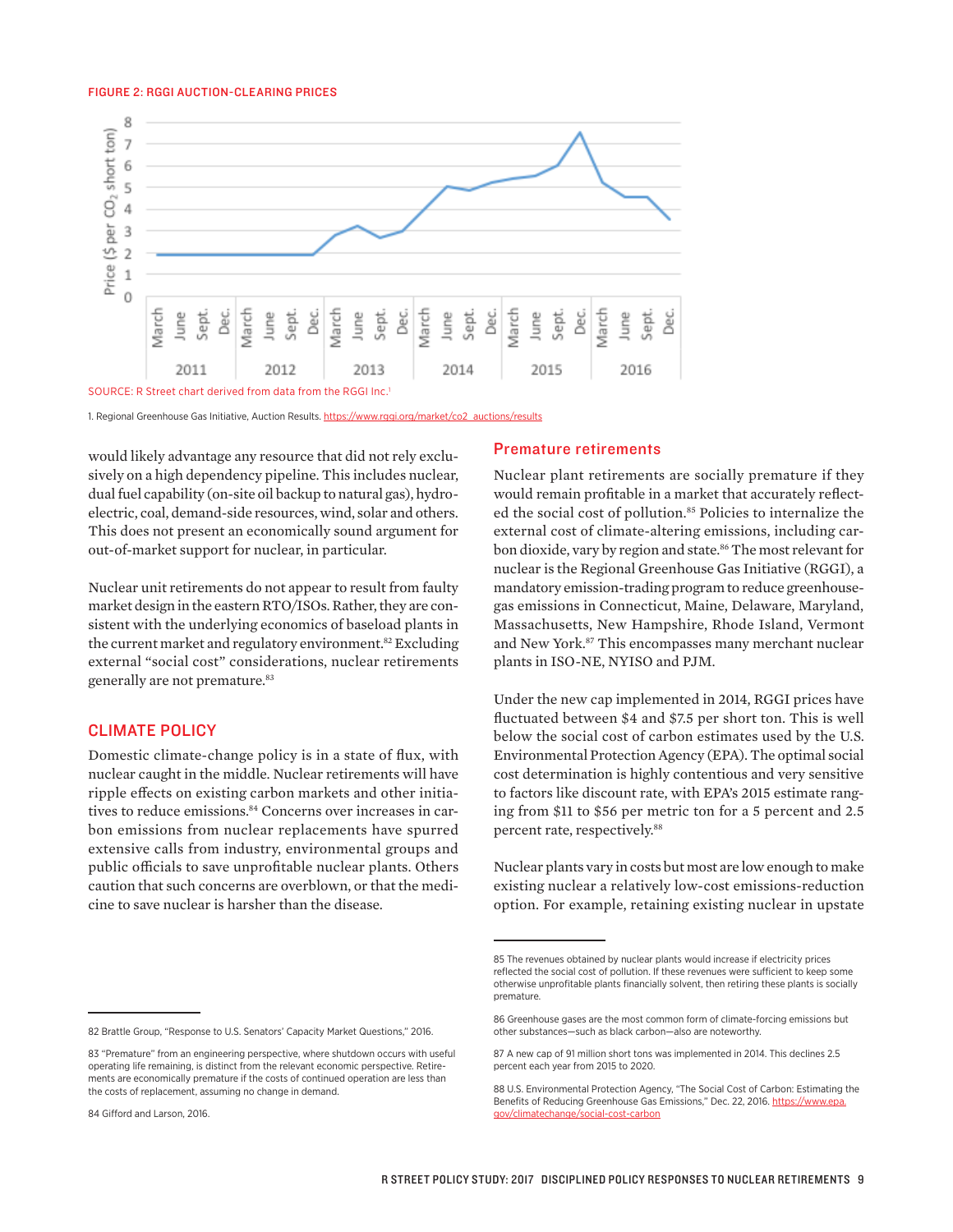New York would cost between \$20 and \$43 per ton.<sup>89</sup> Similarly, retaining a single-unit nuclear plant in ISO-NE costs about \$20 per ton.<sup>90</sup> Depending on the value of the social cost of carbon, this suggests some nuclear retirements may be socially premature (i.e., if the social cost of carbon exceeds the carbon cost that would retain nuclear).

Socially premature nuclear retirements indicate that domestic environmental policies are not economically sound. In RGGI states, one option is to lower the emissions cap such that emissions prices better reflect prevailing estimates of the social cost of carbon. Outside RGGI, merchant nuclear plants face less-friendly prospects for emissions pricing.

## Near-term emissions impacts

Existing nuclear plants provide more than 60 percent of domestic carbon-free power.<sup>91</sup> Some clean-energy advocates claim that renewables and energy efficiency can cost-effectively offset lost nuclear generation. Such an experiment known as Energiewende, translated as "energy transition" was initiated in Germany in 2010, focused on out-of-market renewable energy and energy-efficiency support. After the 2011 Fukushima accident, the German government decided to phase-out nuclear by 2022.<sup>92</sup> The result has been dramatic increases in energy costs and modest emissions increases, as the loss of nuclear has contributed to increased coal use.<sup>93</sup> Energiewende is unsustainable in its current form, with reforms needed to maintain the vitality of the German economy.94

In the absence of broad emissions-reduction policies, various parties have raised valid concerns that nuclear retirements will undermine short-term climate-emissions goals.<sup>95</sup> Economic modeling suggests that increased natural-gas genera-

91 Monast et al., 2016.

93 The sudden shutdown of nuclear units in Japan had a similar effect.

tion will fill much of the nuclear void.<sup>96</sup> In regions with large coal capacity, nuclear retirements may cause coal generation to increase temporarily.<sup>97</sup> One recent study found that a 1,000 megawatt (MW) nuclear retirement (about the size of a typical nuclear reactor) would cause an increase in CO<sub>2</sub> emissions of 4.1 to 6.7 million tons per year, given the variances in regional electric-fuel mixes.<sup>98</sup>

Imposing new policies under a binding emissions-trading program would affect the market price of allowances without changing emissions levels.<sup>99</sup> Thus, policy intervention to retain nuclear will increase RGGI allowances and decrease market prices. This undercuts the signal to reduce emissions through other means, resulting in nuclear retention displacing emissions reductions elsewhere. Since many restructured states already participate in RGGI, this is what's likely to happen within ISO-NE, NYISO and some of PJM. One study concluded that New York's Clean Energy Standard will have a "barely discernible impact" on global emissions, with reductions possibly offset by an increase in emissions from other RGGI states.100 Holding all else constant, nuclear retention will not reduce emissions in RGGI states if RGGI remains binding (i.e., reduces emissions below business-asusual, setting a positive price on carbon allowances). Whether RGGI remains binding depends largely on adjustments to the RGGI cap, market dynamics and other carbon-reduction policies, namely the aggressive renewables and energy-efficiency policies in the Northeast.

## Emissions pricing versus subsidies

Retaining many unprofitable nuclear plants is a relatively low-cost emissions-reduction method*.* 101 This frequently translates into the inaccurate conclusion that any form of policy intervention to retain nuclear comes at low cost. The full cost of nuclear retention depends on the underlying economics, as well as the method of intervention.

<sup>89</sup> David B. Patton, Pallas Lee VanSchaick and Jie Chen, "2015 State of the Market Report for the New York ISO Markets," May 2016. [http://www.nyiso.com/public/web](http://www.nyiso.com/public/webdocs/markets_operations/documents/Studies_and_Reports/Reports/Market_Monitoring_Unit_Reports/2015/NYISO%202015%20SOM%20Report_5-23-2016-CORRECTED.pdf)[docs/markets\\_operations/documents/Studies\\_and\\_Reports/Reports/Market\\_Moni](http://www.nyiso.com/public/webdocs/markets_operations/documents/Studies_and_Reports/Reports/Market_Monitoring_Unit_Reports/2015/NYISO%202015%20SOM%20Report_5-23-2016-CORRECTED.pdf)[toring\\_Unit\\_Reports/2015/NYISO%202015%20SOM%20Report\\_5-23-2016-COR-](http://www.nyiso.com/public/webdocs/markets_operations/documents/Studies_and_Reports/Reports/Market_Monitoring_Unit_Reports/2015/NYISO%202015%20SOM%20Report_5-23-2016-CORRECTED.pdf)[RECTED.pdf](http://www.nyiso.com/public/webdocs/markets_operations/documents/Studies_and_Reports/Reports/Market_Monitoring_Unit_Reports/2015/NYISO%202015%20SOM%20Report_5-23-2016-CORRECTED.pdf)

<sup>90</sup> David B. Patton, Pallas Lee VanSchaick and Jie Chen, "2015 Assessment of the ISO New England Electricity Markets," June 2016. [https://www.iso-ne.com/static-assets/](https://www.iso-ne.com/static-assets/documents/2016/06/isone_2015_emm_report_final_6_14_16.pdf) [documents/2016/06/isone\\_2015\\_emm\\_report\\_final\\_6\\_14\\_16.pdf](https://www.iso-ne.com/static-assets/documents/2016/06/isone_2015_emm_report_final_6_14_16.pdf)

<sup>92</sup> Phillip Brown, "European Union Wind and Solar Electricity Policies: Overview and Considerations," Congressional Research Service, Aug. 7, 2013. [https://www.fas.org/](https://www.fas.org/sgp/crs/row/R43176.pdf) [sgp/crs/row/R43176.pdf](https://www.fas.org/sgp/crs/row/R43176.pdf)

<sup>94</sup> IHS Global, "A More Competitive Energiewende: Securing Germany's Global Competitiveness in a New Energy World," March 2014. [https://www.vci.de/vci/downloads](https://www.vci.de/vci/downloads-vci/media-weitere-downloads/dokumente/2014-03-ihs-report-a-more-competitive-energiewende-english.pdf)[vci/media-weitere-downloads/dokumente/2014-03-ihs-report-a-more-competitive](https://www.vci.de/vci/downloads-vci/media-weitere-downloads/dokumente/2014-03-ihs-report-a-more-competitive-energiewende-english.pdf)[energiewende-english.pdf](https://www.vci.de/vci/downloads-vci/media-weitere-downloads/dokumente/2014-03-ihs-report-a-more-competitive-energiewende-english.pdf)

<sup>95</sup> E.g., see Samuel Brinton and Josh Freed, "When Nuclear Ends: How Nuclear Retirements Might Undermine Clean Power Plan Progress," Third Way, August 2015. [http://www.thirdway.org/report/when-nuclear-ends-how-nuclear-retirements-might](http://www.thirdway.org/report/when-nuclear-ends-how-nuclear-retirements-might-undermineclean-power-plan-progress)[undermineclean-power-plan-progress](http://www.thirdway.org/report/when-nuclear-ends-how-nuclear-retirements-might-undermineclean-power-plan-progress)

<sup>96</sup> Lucas Davis and Catherine Hausman, "Market Impacts of a Nuclear Plant Closure," Energy Institute at Haas, May 2015. [https://ei.haas.berkeley.edu/research/papers/](https://ei.haas.berkeley.edu/research/papers/WP248.pdf) [WP248.pdf](https://ei.haas.berkeley.edu/research/papers/WP248.pdf)

<sup>97</sup> Jeffrey Tomich, "Do at-risk Exelon reactors matter for Ill. compliance?," ClimateWire, June 20, 2016; Illinois Commerce Commission, et al. "Potential Nuclear Power Plant Closings in Illinois: Impacts and Market-Based Solutions," Response to the Illinois General Assembly Concerning House Resolution 1146, 119, Jan. 5, 2015.

<sup>98</sup> Metin Celebi, Marc Chupka, Frank Graves, Dean Murphy and Ioanna Karkatsouli, "Nuclear Retirement Effects on CO2 Emissions," The Brattle Group, December 2016. [http://www.brattle.com/system/publications/pdfs/000/005/385/original/Brattle\\_](http://www.brattle.com/system/publications/pdfs/000/005/385/original/Brattle_Nuclear-Carbon_Whitepaper_-_Dec2016.pdf?1482159096) [Nuclear-Carbon\\_Whitepaper\\_-\\_Dec2016.pdf?1482159096](http://www.brattle.com/system/publications/pdfs/000/005/385/original/Brattle_Nuclear-Carbon_Whitepaper_-_Dec2016.pdf?1482159096)

<sup>99</sup> Carolyn Fischer, Richard G. Newell and Louis Preonas, "Environmental and Technology Policy Options in the Electricity Sector," Resources for the Future, December 2013.<http://www.rff.org/files/sharepoint/WorkImages/Download/RFF-DP-13-20.pdf>

<sup>100</sup> Ken Girardin and Annette Brocks, "Green Overload: New York State's RatepayerZapping Renewable Energy Mandate," Empire Center, 2016. [http://www.empirecenter.](http://www.empirecenter.org/wp-content/uploads/2016/09/GreenOverload.pdf) [org/wp-content/uploads/2016/09/GreenOverload.pdf](http://www.empirecenter.org/wp-content/uploads/2016/09/GreenOverload.pdf)

<sup>101</sup> See e.g., Celebi et al., 2016.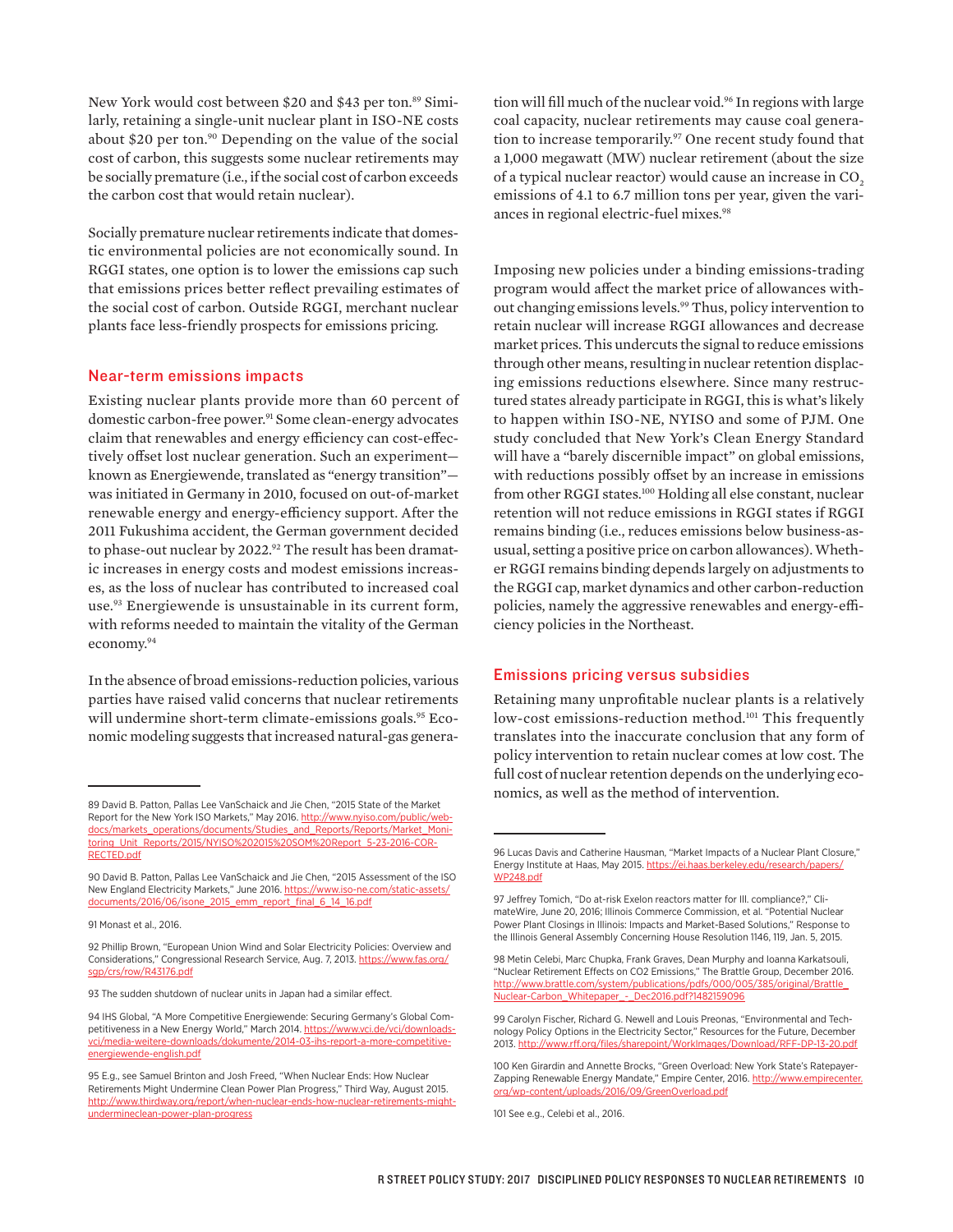## FIGURE 3: CARBON DIOXIDE IMPACT OF 1,000 MW RETIREMENT IN SELECTED STATES



<sup>1.</sup> Celebi et al., 2016.

Pricing environmental externalities (e.g., air pollution) is the most economically efficient policy, but policymakers often find the approach politically impractical.<sup>102</sup> The focus then shifts to whether alternative policy interventions would provide more benefit than harm. Some parties consider production subsidies more politically palatable and a suitable alternative. For example, a U.S. Department of Energy task force recently concluded that electricity markets must recognize zero-carbon generation, based on the social cost of carbon emissions avoided, by either assessing an emission charge or, alternatively, extending a production payment of about \$0.027 per kilowatt-hour on carbon-free generation.<sup>103</sup>

The portrayal of subsidies for clean energy as nearly equivalent to pricing pollution externalities is very problematic, as the underlying market failure is underpricing of pollution, not overpricing of clean energy.104 In theory, subsidies, as a mirror image of taxes, can provide incentives to reduce emissions. In practice, they often promote economically inefficient and environmentally unsound actions.105 Subsidies artificially depress power prices, leading to overconsumption and disincentives for energy efficiency.<sup>106</sup>

Production subsidies are also vulnerable to extensive government failure. This stems both from ulterior government motives and from honest faults in subsidy calculations that result from incomplete information.107 For example, the

ability of clean-energy sources to reduce emissions varies with time and location. Pollution pricing accounts for that variance but technology-specific subsidies do not.<sup>108</sup> The carbon emissions avoided by retaining nuclear varies markedly across and within RTO/ISOs, which handicaps the ability to determine a subsidy that reflects the dynamic value of zeroemissions resources.

Recent subsidies for three nuclear plants in New York and two in Illinois reveal major disparities between subsidies and emissions pricing. Policymakers used the federal government's social cost of carbon estimate to determine the subsidy value. This approach has economic advantages relative to an arbitrary method, but it will allocate resources less efficiently than emissions pricing applied at the same socialcost level. Subsidies result in at least five types of economic inefficiencies that emissions pricing avoids:

- Subsidies create a public financial burden. The DOE task force recommendation would cost \$213 million for a 1,000 MW reactor,<sup>109</sup> which would easily reach billions of dollars in subsidies across the full at-risk nuclear fleet. By comparison, emissions pricing creates no such burden, with costs incurred in proportion to the social cost of emissions by responsible parties.
- Subsidies inaccurately compensate for low-emissions attributes. Subsidy revenue for low-emissions resources differs from increased market revenues that result from emissions pricing. Emissions pricing raises revenues consistent with the marginal emissions costs of the electric system. This value is very dynamic (grid conditions can change rapidly) and granular across time by location. The administrative estimates that determine subsidies fail to capture this dynamism.
- Subsidies encourage poor economic behavior by nuclear owners. Production subsidies lower the effective costs of operation, which provides incentive for owners to offer into electricity markets below their true marginal cost. This can artificially suppress market-clearing prices and distort market signals for resource investment.
- Government picks different winners than markets. Emissions pricing is technology-neutral and induces least-cost emissions reductions through a combination of actions that may differ from nuclear retention (e.g., replace coal with natural gas, replace fossil generators with renewables, energy efficiency). In NYISO, one estimate suggests the least-cost option

<sup>102</sup> Borenstein, 2011.

<sup>103</sup> Secretary of Energy Advisory Board, Task Force on the Future of Nuclear Power, Department of Energy, Draft Report, 2016. [http://energy.gov/sites/prod/](http://energy.gov/sites/prod/files/2016/09/f33/SEAB%20Nuclear%20Power%20Task%20Force%20Draft%20Report%20%28final%29.pdf) [files/2016/09/f33/SEAB%20Nuclear%20Power%20Task%20Force%20Draft%20](http://energy.gov/sites/prod/files/2016/09/f33/SEAB%20Nuclear%20Power%20Task%20Force%20Draft%20Report%20%28final%29.pdf) [Report%20%28final%29.pdf](http://energy.gov/sites/prod/files/2016/09/f33/SEAB%20Nuclear%20Power%20Task%20Force%20Draft%20Report%20%28final%29.pdf)

<sup>104</sup> Borenstein, 2011.

<sup>105</sup> Stavins, 2001.

<sup>106</sup> Borenstein, 2011.

<sup>107</sup> Hartman, 2016.

<sup>108</sup> Borenstein, 2011.

<sup>109</sup> Secretary of Energy Advisory Board, 2016.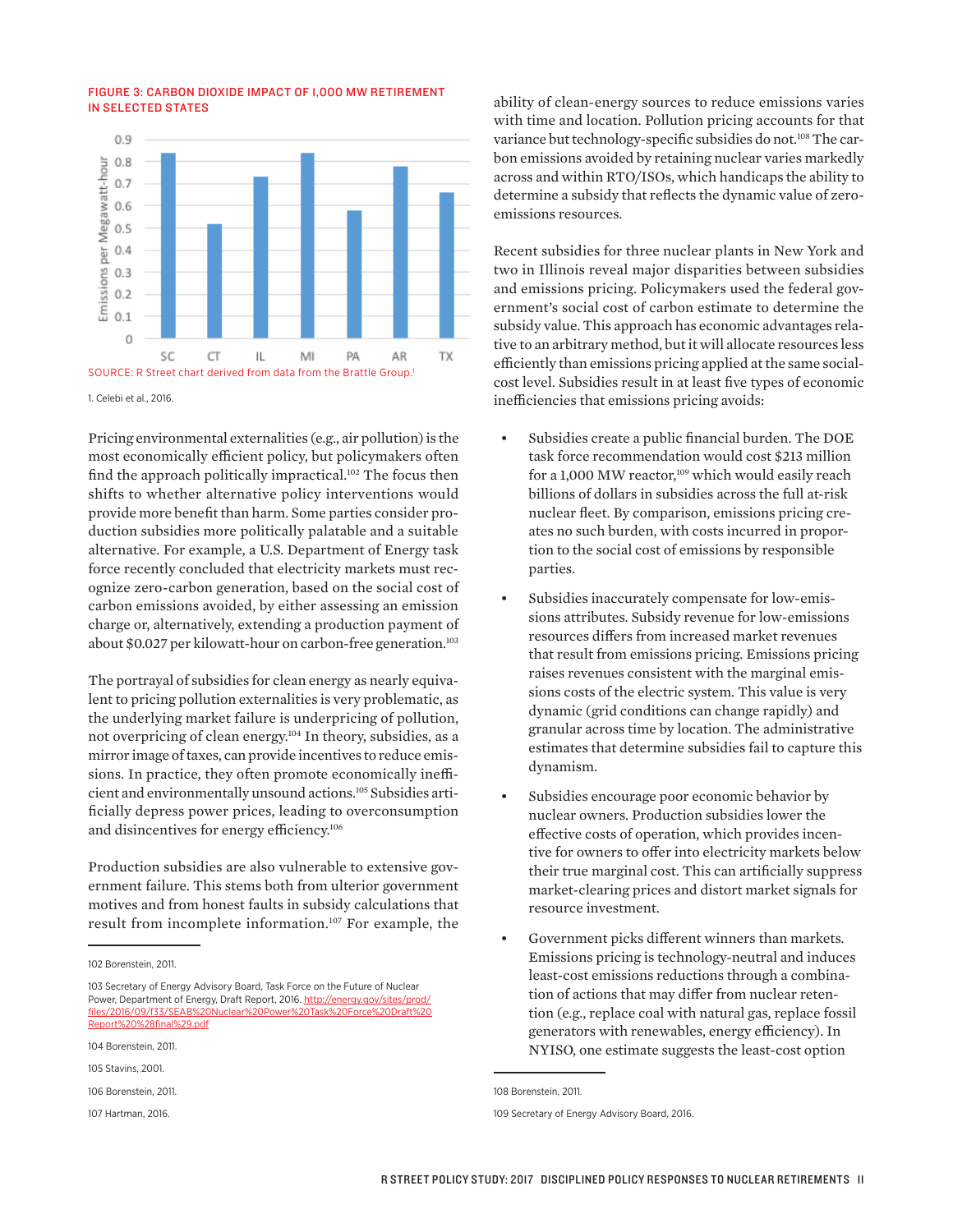to reduce emissions incrementally is to replace inefficient generation with a new combined-cycle natural-gas-fired generator on Long Island.110 The independent market monitor for NYISO notes the result underscores the importance of using a technology-neutral approach to carbon reductions.<sup>111</sup> Nuclear subsidization merely selects one politically preferred method of emissions reductions, which misallocates resources and raises the cost of emissions reductions. In New York, the application of subsidies was not even consistent within the nuclear technology class; only three of four nuclear generators received subsidies.

Subsidies elevate political risk for investors. Commitment to emissions pricing, and rejection of out-ofmarket interventions, contributes to a healthy, stable investment climate. Upholding market institutions belies investor confidence. Subsidies and other market-contradicting policies undermine investor confidence, which can lead to artificial increases in capital costs and inefficient capital expenditures (see next section).

Subsidies have an adverse economic and political interplay with emissions pricing. Clean-energy subsidies are unlikely to enhance social welfare when enacted alongside sufficient emissions pricing.112 Aggregate emissions levels remain constant when applying subsidies under a binding emissionstrading scheme. Subsidization also creates an incentive for rent-maintenance behavior that could undermine any attempt to use nuclear subsidies as a transitional policy to efficient emissions pricing.

If the pursuit of subsidies is a foregone conclusion, policymakers should take care to pursue subsidies that achieve the most cost-effective emissions reductions with the leastadverse impacts on electricity markets. Recent economic analyses have explored various auction mechanisms to allocate subsidies for carbon-emissions reductions.113 Conditional subsidies may also improve effectiveness, such as provisions to phase-out subsidies upon implementation of emissions-pricing policies, or ensuring additional emissions reductions in RGGI states (e.g., altering the cap to account for nuclear retention). Predicating subsidies on specific conditions may avoid broader subsidy pursuits, reduce investment risk and encourage substitution of superior policies.

For example, the New York Public Service Commission can modify or eliminate the ZEC if a national, NYISO or other program internalizes the value of zero-emission attributes.114 This has contributed to NYISO and its stakeholders aggressively exploring carbon pricing as an alternative.<sup>115</sup>

## Maintaining a long-term strategy

Effective climate policy is geared toward a stable decadeslong strategy. This places exceptional importance on the quality of policies and institutions. The United States should serve as a policy model to follow and assist in driving down the costs of emissions abatement economically, which maximizes the likelihood of emissions reductions abroad. This requires technologies that are globally scalable and affordable.116 Innovation plays a pivotal role, given the high cost of clean power generation.117 In the long term, global climate progress is linked to the innovative performance of the electricity industry, which outperforms under a competitive model.

The rise of competitive electricity markets has had positive environmental implications and should serve as a domestic and global foundation to achieve a low-emissions future. Markets create pathways to low-cost emissions reductions. The competitive platform spurs innovation and facilitates transitions to breakthrough technologies far more effectively than the regulated-monopoly model.<sup>118</sup> These effects amplify when combined with emissions pricing, which is far more effective in competitive markets, where participants have incentives to follow price signals.<sup>119</sup>

The imperative to strengthen competitive electricity markets has run into political headwinds. Policymakers face great temptations to cave to ad hoc climate policy.120 Sacrificing policy quality for political expedience will come at high economic and political cost, with extensive long-term unintended consequences.121 Sporadic interventions may

118 Hartman, 2017.

<sup>110</sup> David B. Patton, Pallas Lee VanSchaick and Jie Chen, "2015 State of the Market Report for the New York ISO Markets," May 2016.

<sup>111</sup> Patton et al., May 2016.

<sup>112</sup> Fischer, Newell and Preonas, 2013.

<sup>113</sup> E.g., see Haoran He and Yefeng Chen, "Auction Mechanisms for Allocating Subsidies for Carbon Emissions Reduction," Environment for Development, March 2014. <http://www.rff.org/files/sharepoint/WorkImages/Download/EfD-DP-14-06.pdf>

<sup>114</sup> Justin Gundlach and Romany Webb, "Carbon Pricing in New York ISO Markets," Columbia Public Law Research Paper, Nov. 28, 2016. [https://ssrn.com/](https://ssrn.com/abstract=2876895) [abstract=2876895](https://ssrn.com/abstract=2876895)

<sup>115</sup> E.g., see forthcoming Brattle Group paper on CO<sub>2</sub> pricing in NYISO's energy market.

<sup>116</sup> National Academies of Sciences, Engineering, and Medicine, "The Power of Change: Innovation for Development and Deployment of Increasingly Clean Electric Power Technologies," The National Academies Press, 2016.

<sup>117</sup> National Academies of Sciences, Engineering, and Medicine, 2016.

<sup>119</sup> [Navigant](file:///C:/Users/Devin%20Hartman/Documents/Competition/Competition-Environment%20Nexus/Navigant%20-%20Price%20Signals%20and%20GHG%20Reduction%20in%20Elec%20Sector.pdf) Consulting, Inc., "Price Signals and Greenhouse Gas Reduction in the Electricity Sector," prepared for the COMPETE Coalition. http://www.compete [tion.com/files/Navigant%20Study%20FINAL.pdf](http://www.competecoalition.com/files/Navigant%20Study%20FINAL.pdf)

<sup>120</sup> The patchwork of ad hoc sporadic subsidies for unprofitable technologies or artificial rejections of profitable ones.

<sup>121</sup> Contentious, high-cost interventions intensify the political divide over climate policy.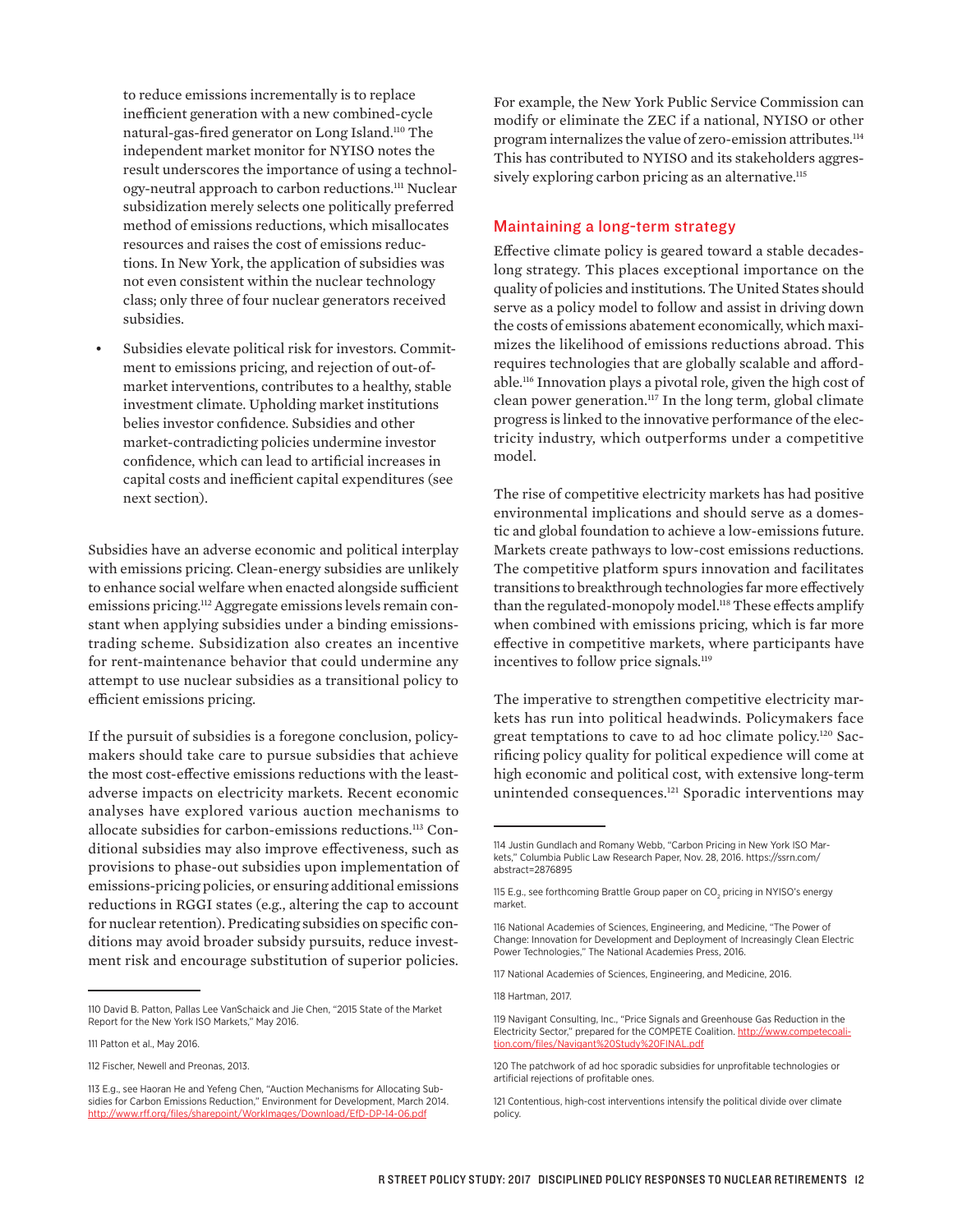temporarily reduce emissions but undermine competitivemarket performance.122 Nuclear bailouts are a prime example of such nearsighted thinking. In sacrificing the foundations of competitive markets, such interventions undercut longterm climate success.

# IMPLICATIONS OF POLITICAL INTERVENTIONS

A fundamental assumption of competitive electricity markets is that market participants make operating and investment decisions based on market prices.<sup>123</sup> In particular, resource investments are driven by forward price expectations.124 This makes the determinants of price formation critical to investor confidence and the efficiency of capital expenditures. When investors perceive political interference in price formation, it negatively impacts flows of capital to the sector.<sup>125</sup> Price distortions adversely affect market efficiency and sometimes reliability. The degree of impact depends on the structure, severity and duration of interventions. Once a state has abolished price regulation, interference in price formation breaches that state's commitment to reform the electricity sector on a free-market basis.126

Political interventions harm competitive relationships in at least two ways. First, the artificial retention of unprofitable power plants suppresses market prices, depressing revenues for competitors. Secondly, interventions inefficiently reallocate risk in the market by providing an income guarantee to one participant and shifting risk to the rest of the marketplace. The mere threat of intervention creates political risk that worsens creditworthiness and can inflate borrowing costs for competitors.127

Political interventions deter investment or require a significant risk premium for investment.<sup>128</sup> This mutes market signals for reliability. Reliability signals occur at the margin,

where a relatively small change in quantity induces a large change in energy or capacity prices (i.e., the supply curve is very steep near the equilibrium point). Energy-only RTO/ ISOs are especially vulnerable, as a large fraction of net revenues required to cover capital investments is produced in a very small number of hours each year.129 This can create underinvestment by eliminating the financial viability of power investments, thus compromising resource adequacy. Capacity markets provide a reliability backstop for nominal (i.e., installed) capacity investment. However, suppressing energy market prices discourages investment that would otherwise improve resource performance (e.g., firming fuel supplies, weatherizing equipment). In this way, out-of-market policies deter reliability-enhancing behavior, even in RTO/ISOs with capacity markets.130 While nominal capacity may remain the same, retaining capacity artificially will still oversupply the market, distorting capacity prices and investment decisions.

# **Subsidies**

Subsidies are inconsistent with market principles, as they weaken price signals and create an uneven playing field among competitors.131 Such payments for select resources oversupply the market and distort short- and long-term investment signals.132 Even short- and medium-term interventions significantly affect the annual and long-term profitability of capacity investments.133 For example, New York's ZEC program will profoundly disrupt NYISO electricity markets and result in a transfer of more than \$600 million per year.134 This has prompted a lawsuit from competitors, signifying the degree to which the program alters competitive relationships within NYISO.<sup>135</sup>

Some nuclear proponents argue that subsidies are necessary to counter subsidies for competing technologies that harm. The goal of market design is not to include counteracting existing subsidies via enhanced revenue to nonsubsidized sources.136 As it is, designing and maintaining effective power

<sup>122</sup> Ad hoc climate policy weakens competitive markets at a time they need strengthening to meet economic and environmental objectives. Caving to pressures for political expediency risks setting a legal and political precedent for expanded ad hoc climate policy.

<sup>123</sup> William W. Hogan, "Electricity Market Design and Efficient Pricing: Applications for New England and Beyond," 2014. [https://www.hks.harvard.edu/fs/whogan/](https://www.hks.harvard.edu/fs/whogan/Hogan_Pricing_062414r.pdf) [Hogan\\_Pricing\\_062414r.pdf](https://www.hks.harvard.edu/fs/whogan/Hogan_Pricing_062414r.pdf)

<sup>124</sup> Potomac Economics, "2015 State of the Market Report for the ERCOT Wholesale Electricity Markets," June 2016. [https://www.potomaceconomics.com/uploads/ercot\\_](https://www.potomaceconomics.com/uploads/ercot_documents/2015_ERCOT_State_of_the_Market_Report_-_FINAL_update_6.21_.16_.pdf) [documents/2015\\_ERCOT\\_State\\_of\\_the\\_Market\\_Report\\_-\\_FINAL\\_update\\_6.21\\_.16\\_.](https://www.potomaceconomics.com/uploads/ercot_documents/2015_ERCOT_State_of_the_Market_Report_-_FINAL_update_6.21_.16_.pdf) [pdf](https://www.potomaceconomics.com/uploads/ercot_documents/2015_ERCOT_State_of_the_Market_Report_-_FINAL_update_6.21_.16_.pdf)

<sup>125</sup> Anatole Boute, "Challenging the Re-regulation of Liberalized Electricity Prices under Investment Arbitration," Energy Law Journal, Vol. 32, 2011. [http://www.felj.org/](http://www.felj.org/sites/default/files/docs/elj322/14-497-boute.pdf) [sites/default/files/docs/elj322/14-497-boute.pdf](http://www.felj.org/sites/default/files/docs/elj322/14-497-boute.pdf)

<sup>126</sup> Boute, 2011.

<sup>127</sup> For a discussion on the impact of credit ratings on electric company borrowing costs, see Lynne Holt, "U.S. Electric Utility Creditworthiness—Why the Regulatory Framework Matters," Feb. 9, 2016. [http://warrington.ufl.edu/centers/purc/purcdocs/](http://warrington.ufl.edu/centers/purc/purcdocs/papers/1602_Holt_Electric_Utility_Creditworthiness.pdf) [papers/1602\\_Holt\\_Electric\\_Utility\\_Creditworthiness.pdf](http://warrington.ufl.edu/centers/purc/purcdocs/papers/1602_Holt_Electric_Utility_Creditworthiness.pdf)

<sup>128</sup> Peter Cramton and Axel Ockenfels, "Economics and design of capacity markets for the power sector," May 30, 2011. [ftp://www.cramton.umd.edu/papers2010-2014/](ftp://www.cramton.umd.edu/papers2010-2014/cramton-ockenfels-economics-and-design-of-capacity-markets.pdf) [cramton-ockenfels-economics-and-design-of-capacity-markets.pdf](ftp://www.cramton.umd.edu/papers2010-2014/cramton-ockenfels-economics-and-design-of-capacity-markets.pdf)

<sup>129</sup> Paul L. Joskow, "Competitive Electricity Markets and Investment in New Generating Capacity," The New Energy Paradigm, 2007.

<sup>130</sup> The increase in non-performance penalties in ISO-NE and PJM quells this somewhat.

<sup>131</sup> PJM, 2016.

<sup>132</sup> Johannes P. Pfeifenberger, Samuel A. Newell and Kathleen Spees, "Energy and Capacity Markets: Tradeoffs in Reliability, Costs, and Risks," Harvard Electricity Policy Group, Feb. 27, 2014. [http://www.brattle.com/system/publications/](http://www.brattle.com/system/publications/pdfs/000/004/986/original/Energy_and_Capacity_Markets_Pfeifenberger_Newell_Spees_HEPG_Feb_27_2014.pdf?1393528054) [pdfs/000/004/986/original/Energy\\_and\\_Capacity\\_Markets\\_Pfeifenberger\\_New](http://www.brattle.com/system/publications/pdfs/000/004/986/original/Energy_and_Capacity_Markets_Pfeifenberger_Newell_Spees_HEPG_Feb_27_2014.pdf?1393528054)[ell\\_Spees\\_HEPG\\_Feb\\_27\\_2014.pdf?1393528054](http://www.brattle.com/system/publications/pdfs/000/004/986/original/Energy_and_Capacity_Markets_Pfeifenberger_Newell_Spees_HEPG_Feb_27_2014.pdf?1393528054)

<sup>133</sup> Cramton and Ockenfels, 2011.

<sup>134</sup> Coalition for Competitive Electricity, et al., v. Audrey Zibelman, U.S. District Court for the Southern District of New York, Oct. 19, 2016. [http://www.epsa.org/forms/](http://www.epsa.org/forms/uploadFiles/3D17B00000014.filename.ZEC_Complaint_File_Stamped_101916.pdf) [uploadFiles/3D17B00000014.filename.ZEC\\_Complaint\\_File\\_Stamped\\_101916.pdf](http://www.epsa.org/forms/uploadFiles/3D17B00000014.filename.ZEC_Complaint_File_Stamped_101916.pdf)

<sup>135</sup> Ibid.

<sup>136</sup> PJM, 2016.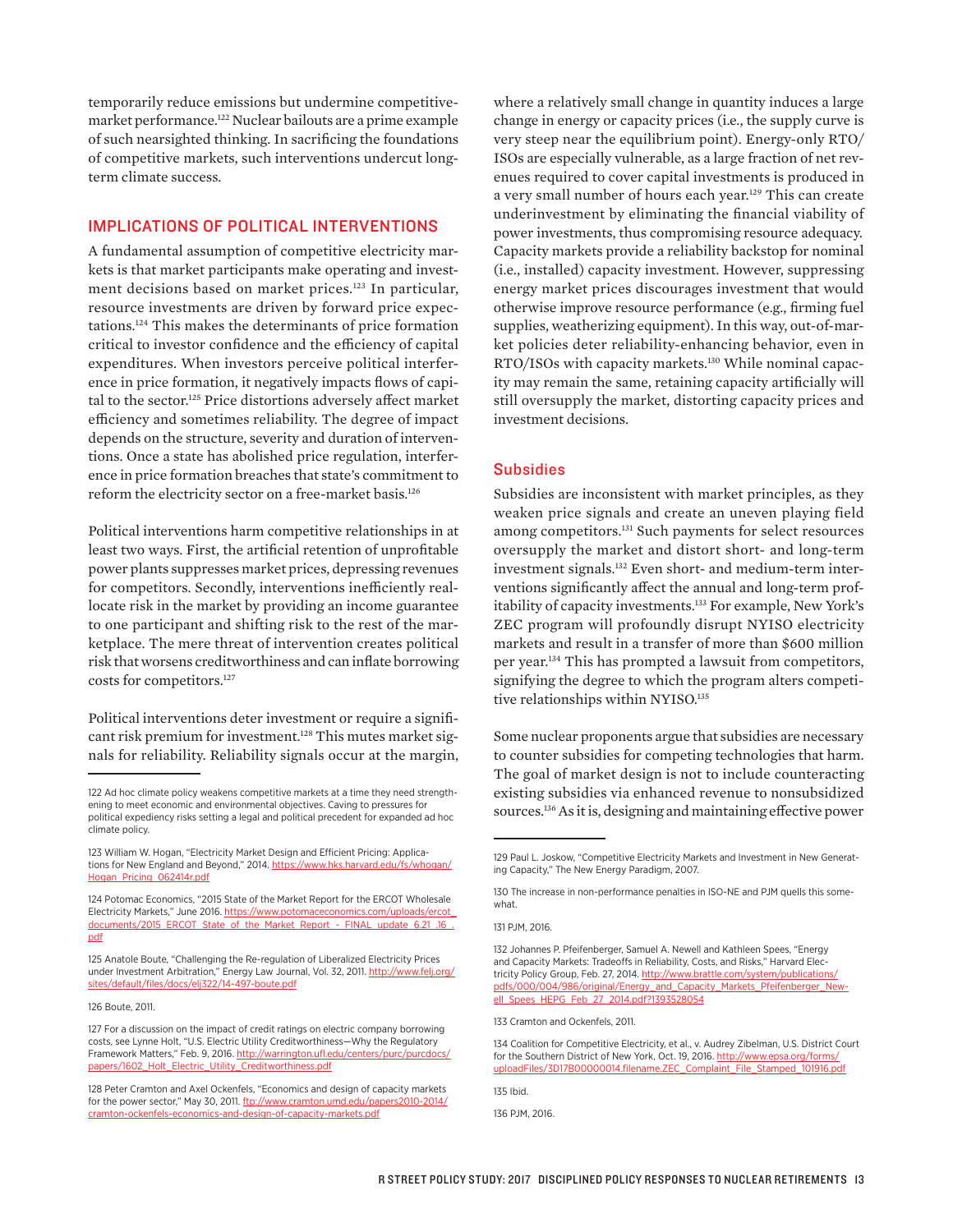markets is extremely difficult with layers of distorting and counterdistorting subsidies.137 Indeed, the future health of electricity markets depends on unwinding the existing subsidy regime.<sup>138</sup>

RTO/ISOs have to introduce new rules, such as those requiring minimum offer prices, to prevent subsidies from degrading price signals and potentially undermining reliability.139 Recent nuclear subsidies have potential to disrupt markets profoundly, given the size of the resources and their propensity to influence capacity prices at the margin. This has contributed to efforts in PJM to examine further market-rule adjustments to limit the market distortions of subsidies.<sup>140</sup> Even in the absence of emissions pricing, supporting subsidies as a next-best approach does not translate into sound policy for requiring RTO/ISOs to administer the subsidy regime.141 The harm of subsidies is growing, as they create a toxic mix of imperfect competition and regulation that work at cross-purposes.<sup>142</sup>

Any subsidy proposal must be subjected to a robust cost-benefit analysis. Evaluations of nuclear subsidies have tended to examine only direct financing costs to ratepayers or taxpayers. This ignores such indirect costs as increased investor risk, resource misallocation from price distortion and the propensity for government failure. If the use of subsidies is a foregone conclusion, they should be minimal in duration and conditioned upon valid market failure to reduce the likelihood of broader subsidy metastasis. Subsidy design must account for the protection of investors' market-pricing expectations.

## Re-regulation and nationalization

Re-regulation and nationalization of merchant nuclear assets would fundamentally undermine market institutions and may adversely affect the performance of the fleet. These actions remove the incentives provided under competitive conditions to increase power plant efficiency, cut costs and

innovate. Competitive forces motivated merchant nuclear owners to reduce the frequency and duration of plant outages, contributing to a 10 percent increase in operating efficiency.143

Re-regulation would stymie the health of competitive markets. Merchants are reluctant to invest when they anticipate re-regulation, as it prevents them from recovering their costs and earning a reasonable rate of return.<sup>144</sup> If fully implemented, re-regulation would backtrack to the economically inferior paradigm of monopoly-utility regulation.

The profound deficiencies of re-regulation and nationalization simply reflect the advantages of restructuring. Competitive wholesale electricity markets provide clear, transparent market signals, enhance efficiency and promote innovation.145 Even when competitive rates rose sharply with natural-gas prices in the mid-2000s, clear heads recognized that the superficial appeal of re-regulation carried substantial risk of being ineffective and costlier in the long term.<sup>146</sup> Even then, Standard & Poor's noted that "the introduction of competition into generation resulted in greater efficiencies, lower heat rates, greater reliability, lower nonfuel operating costs, and in general, more widely adopted best practices."147

Since 2008, natural-gas prices have plummeted, benefiting restructured states the most.<sup>148</sup> Overall, competition has outperformed the regulated monopoly model on the basis of weighted-average electricity prices.149 This portends well for the future benefits of retaining restructuring and speaks to the adverse consequences of reverting to re-regulation or nationalization.

## Political precedent

Where American capitalism has flourished thanks to predictable application of rules, if an ad hoc system that super-

<sup>137</sup> David Victor, "Energy and climate: Moving beyond symbolism," Brookings Institution, Oct. 18, 2016. [https://www.brookings.edu/research/energy-and-climate-moving](https://www.brookings.edu/research/energy-and-climate-moving-beyond-symbolism/)[beyond-symbolism/](https://www.brookings.edu/research/energy-and-climate-moving-beyond-symbolism/)

<sup>138</sup> Victor, 2016.

<sup>139</sup> PJM, 2016.

<sup>140</sup> Stu Bresler, "Potential Alternative Approach to Expanding the Minimum Offer Price Rule to Existing Resources," PJM Interconnection, Aug. 11, 2016. [http://www.pjm.](http://www.pjm.com/~/media/committees-groups/stakeholder-meetings/grid-2020-focus-on-public-policy-market-efficiency/meeting-materials/20160816-potential-alt-solution-to-the-min-offer-price-rule-for-existing-resources.ashx) [com/~/media/committees-groups/stakeholder-meetings/grid-2020-focus-on-public](http://www.pjm.com/~/media/committees-groups/stakeholder-meetings/grid-2020-focus-on-public-policy-market-efficiency/meeting-materials/20160816-potential-alt-solution-to-the-min-offer-price-rule-for-existing-resources.ashx)[policy-market-efficiency/meeting-materials/20160816-potential-alt-solution-to-the](http://www.pjm.com/~/media/committees-groups/stakeholder-meetings/grid-2020-focus-on-public-policy-market-efficiency/meeting-materials/20160816-potential-alt-solution-to-the-min-offer-price-rule-for-existing-resources.ashx)[min-offer-price-rule-for-existing-resources.ashx](http://www.pjm.com/~/media/committees-groups/stakeholder-meetings/grid-2020-focus-on-public-policy-market-efficiency/meeting-materials/20160816-potential-alt-solution-to-the-min-offer-price-rule-for-existing-resources.ashx)

<sup>141</sup> William W. Hogan, "Electricity Markets and the Clean Power Plan," The Harvard Project on Climate Agreements October 2015. [http://belfercenter.ksg.harvard.edu/](http://belfercenter.ksg.harvard.edu/files/dp79_hogan.pdf) [files/dp79\\_hogan.pdf](http://belfercenter.ksg.harvard.edu/files/dp79_hogan.pdf)

<sup>142</sup> John Moot, "Subsidies, Climate Change, Electric Markets and the FERC," *Energy Law Journal*, 35(2), 345–374, 2014. [http://heinonlinebackup.com/hol-cgibin/get\\_pdf.](http://heinonlinebackup.com/hol-cgibin/get_pdf.cgi?handle=hein.journals/energy35§ion=24) [cgi?handle=hein.journals/energy35&section=24](http://heinonlinebackup.com/hol-cgibin/get_pdf.cgi?handle=hein.journals/energy35§ion=24)

<sup>143</sup> Lucas W. Davis and Catherine Wolfram, "Deregulation, Consolidation, and Efficiency: Evidence from U.S. Nuclear Power," National Bureau of Economic Research, August 2011.<http://www.nber.org/papers/w17341.pdf>

<sup>144</sup> Boute, 2011.

<sup>145</sup> Frank Huntowski, Aaron Patterson, and Michael Schnitzer, "Negative Electricity Prices and the Production Tax Credit," The NorthBridge Group, Sept. 14, 2012. [https://](https://www.hks.harvard.edu/hepg/Papers/2012/Negative_Electricity_Prices_and_the_Production_Tax_Credit_0912.pdf) [www.hks.harvard.edu/hepg/Papers/2012/Negative\\_Electricity\\_Prices\\_and\\_the\\_Pro](https://www.hks.harvard.edu/hepg/Papers/2012/Negative_Electricity_Prices_and_the_Production_Tax_Credit_0912.pdf)[duction\\_Tax\\_Credit\\_0912.pdf](https://www.hks.harvard.edu/hepg/Papers/2012/Negative_Electricity_Prices_and_the_Production_Tax_Credit_0912.pdf)

<sup>146</sup> J.P. Pfeifenberger, G.N. Basheda and A.C. Schumacher, "Restructuring Revisited: What we can learn from retail-rate increases in restructured and non-restructured states," Public Utilities Fortnightly, June 2007. [http://www.brattle.com/system/](http://www.brattle.com/system/publications/pdfs/000/003/999/original/RestructuringRevisited_Pfeif_PUF_2007.pdf?1378772091) [publications/pdfs/000/003/999/original/RestructuringRevisited\\_Pfeif\\_PUF\\_2007.](http://www.brattle.com/system/publications/pdfs/000/003/999/original/RestructuringRevisited_Pfeif_PUF_2007.pdf?1378772091) [pdf?1378772091](http://www.brattle.com/system/publications/pdfs/000/003/999/original/RestructuringRevisited_Pfeif_PUF_2007.pdf?1378772091)

<sup>147</sup> Standard & Poor's "Re-Regulation of U.S. Electric Utilities: The Toothpaste Challenge," April 3, 2007.

<sup>148</sup> Severin Borenstein and James Bushnell, "The U.S. Electricity Industry after 20 Years of Restructuring," Annu. Rev. Econ. 7 submitted, May 2015. https://ei.haas [berkeley.edu/research/papers/WP252.pdf](https://ei.haas.berkeley.edu/research/papers/WP252.pdf)

<sup>149</sup> Philip R. O'Connor and Erin M. O'Connell-Diaz, "Evolution of the Revolution: The Sustained Success of Retail Electricity Competition," COMPETE Coalition, July 2015.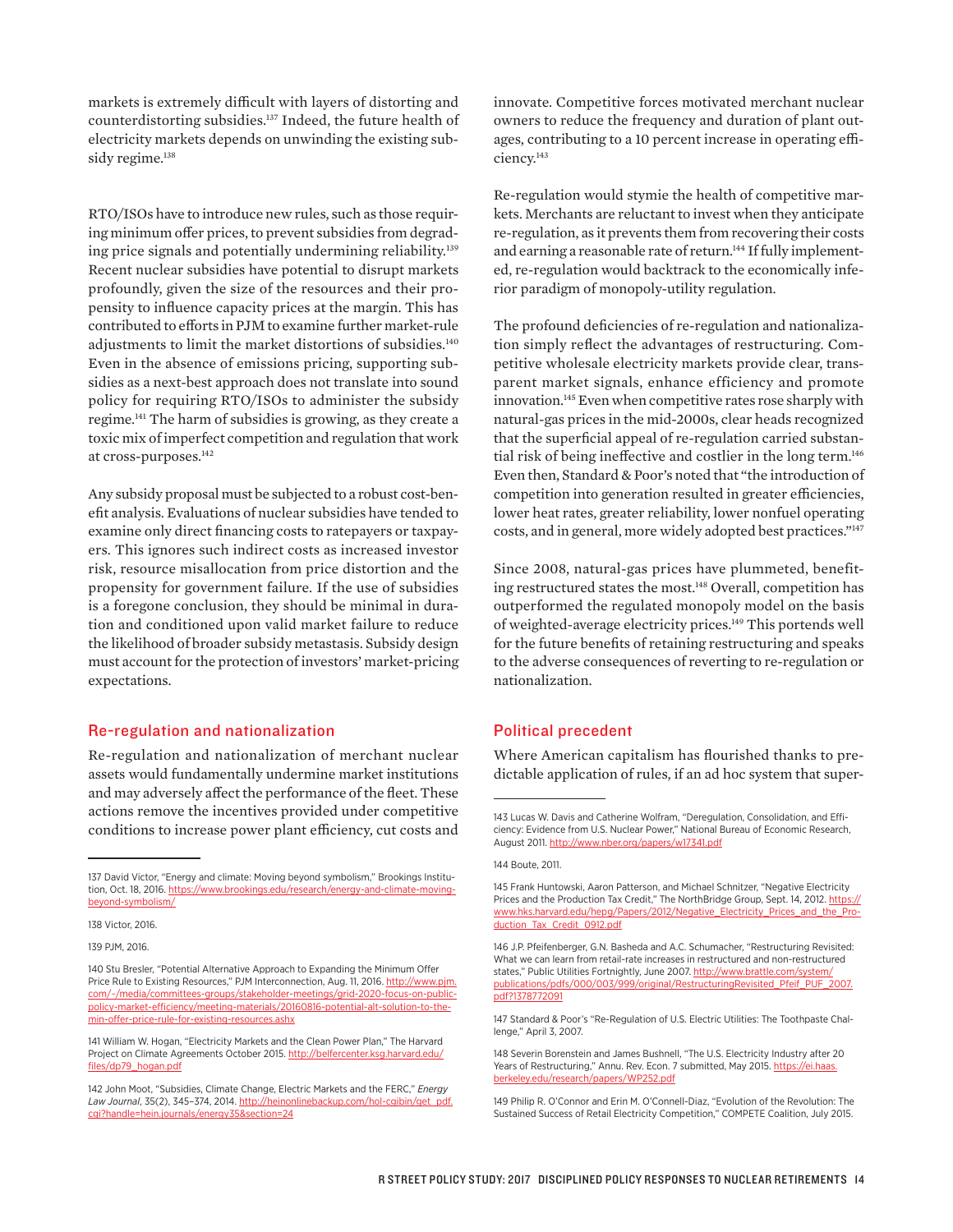sedes this rules-based system, the long-term economic damage would be grave.150 The legitimacy of electric investors' market-pricing expectations depends on the regulatory and contractual framework created by the state.151 Ad hoc subsidies or, worse, re-regulation or nationalization, set a precedent that can fundamentally disrupt a stable investment framework. Limiting the grounds for price interference to cases of structural market malfunction (e.g., market power, imminent reliability threat) contains investment risk. But the unlimited right of public authorities to interfere in electricity markets fundamentally contradicts the principle underlying liberalization.152 The rationales, conditions and policy instruments behind interventions therefore have a major impact on the degree of damage to investor confidence.

New York's rationale for nuclear subsidies goes beyond compensation for insufficient emissions pricing. The intervention revealed a clear intent for government to engineer the fuel mix. The New York Public Service Commission (PSC) stated that nuclear is needed in the short term and would ideally be replaced by renewable generation.<sup>153</sup> This fundamentally contradicts free-market principles and creates artificial investment risk in those resources that aren't politically preferred. The PSC also cited fuel diversity and fuel security as reasons to support nuclear subsidies.<sup>154</sup> The economic validity of these purported benefits is debatable, and the ability of central planners to achieve these aims efficiently via ad hoc interventions is exceptionally dubious. New York's ZEC framework has served as a model for other states with nuclear plants at risk of retirement, setting a precedent that extends far beyond out-of-market support for select nuclear plants.

Nuclear subsidization for the express purpose of preserving traditional baseload generation, fuel diversity or avoiding local economic disruption could politically justify subsidies for a variety of other retiring plants, especially coal. A subsidy spree expanded to coal would severely erode investor confidence and distort markets, while increasing emissions at the expense of taxpayers or ratepayers. In Ohio, for example, the PUCO-approved subsidies went to finance unprofitable coal and nuclear plants on the basis of perceived supply diversity and reliability benefits.155 Such political slogans proved more convincing than the opinion of PJM's market monitor, which noted that "Ohio customers have nothing to

gain from paying above market prices to preserve aging and obsolete assets."156

An examination of bailout policy history reveals that "early bailouts set a stage that makes subsequent requests for assistance more difficult to resist."157 The low prices and overinvestment induced by subsidies may foster concentrated consumer and producer interests. Once entrenched, these interests naturally tend to resist having the subsidies removed, contributing to an ongoing cycle of subsidization.158 Economists call this rent-maintenance behavior, where the benefiting industry seeks continued subsidization even after the initial subsidy rationale no longer exists. As evidence, the PTC was created more than 20 years ago to launch a nascent wind industry, yet this distortive subsidy still remains, even though the wind industry is now mature globally.<sup>159</sup>





1. PJM, 2016.

The nuclear industry has lamented the PTC for wind resources, which drives down market revenues and undermines market performance. But countersubsidies for nuclear would merely exacerbate the effects on market performance and anchor a subsidy precedent, with damaging economic ramifications.

<sup>150</sup> The Economist, 2016.

<sup>151</sup> Boute, 2011.

<sup>152</sup> Boute, 2011.

<sup>153</sup> SNL Energy, "The New York Clean Energy Standard-A 360 View," Regulatory Research Associates, Aug. 23, 2016.

<sup>154</sup> SNL Energy, 2016.

<sup>155</sup> The Federal Energy Regulatory Commission rejected the decision, but PUCO approved a less substantial subsidy in October 2016.

<sup>156</sup> Monitoring Analytics LLC, "Post-hearing reply brief of the independent market monitor for PJM," Feb. 26, 2016. [http://www.monitoringanalytics.com/reports/](http://www.monitoringanalytics.com/reports/Reports/2016/IMM_Post_Hearing_Reply_Brief_Case_No_14-1297-EL-SSO_20160226.pdf) [Reports/2016/IMM\\_Post\\_Hearing\\_Reply\\_Brief\\_Case\\_No\\_14-1297-EL-SSO\\_20160226.](http://www.monitoringanalytics.com/reports/Reports/2016/IMM_Post_Hearing_Reply_Brief_Case_No_14-1297-EL-SSO_20160226.pdf) [pdf](http://www.monitoringanalytics.com/reports/Reports/2016/IMM_Post_Hearing_Reply_Brief_Case_No_14-1297-EL-SSO_20160226.pdf)

<sup>157</sup> Cheryl D. Block, "Overt and Covert Bailouts: Developing a Public Bailout Policy," Indiana Law Journal, Vol. 67, Fall 1992. [http://www.repository.law.indiana.edu/cgi/](http://www.repository.law.indiana.edu/cgi/viewcontent.cgi?article=1456&context=ilj) [viewcontent.cgi?article=1456&context=ilj](http://www.repository.law.indiana.edu/cgi/viewcontent.cgi?article=1456&context=ilj)

<sup>158</sup> PJM Interconnection, "Resource Investment in Competitive Markets," May 5, 2016. [http://www.pjm.com/~/media/documents/reports/20160505-resource-investmentin](http://www.pjm.com/~/media/documents/reports/20160505-resource-investmentin-competitive-markets-paper.ashx)[competitive-markets-paper.ashx](http://www.pjm.com/~/media/documents/reports/20160505-resource-investmentin-competitive-markets-paper.ashx)

<sup>159</sup> Huntowski, Patterson and Schnitzer, 2012.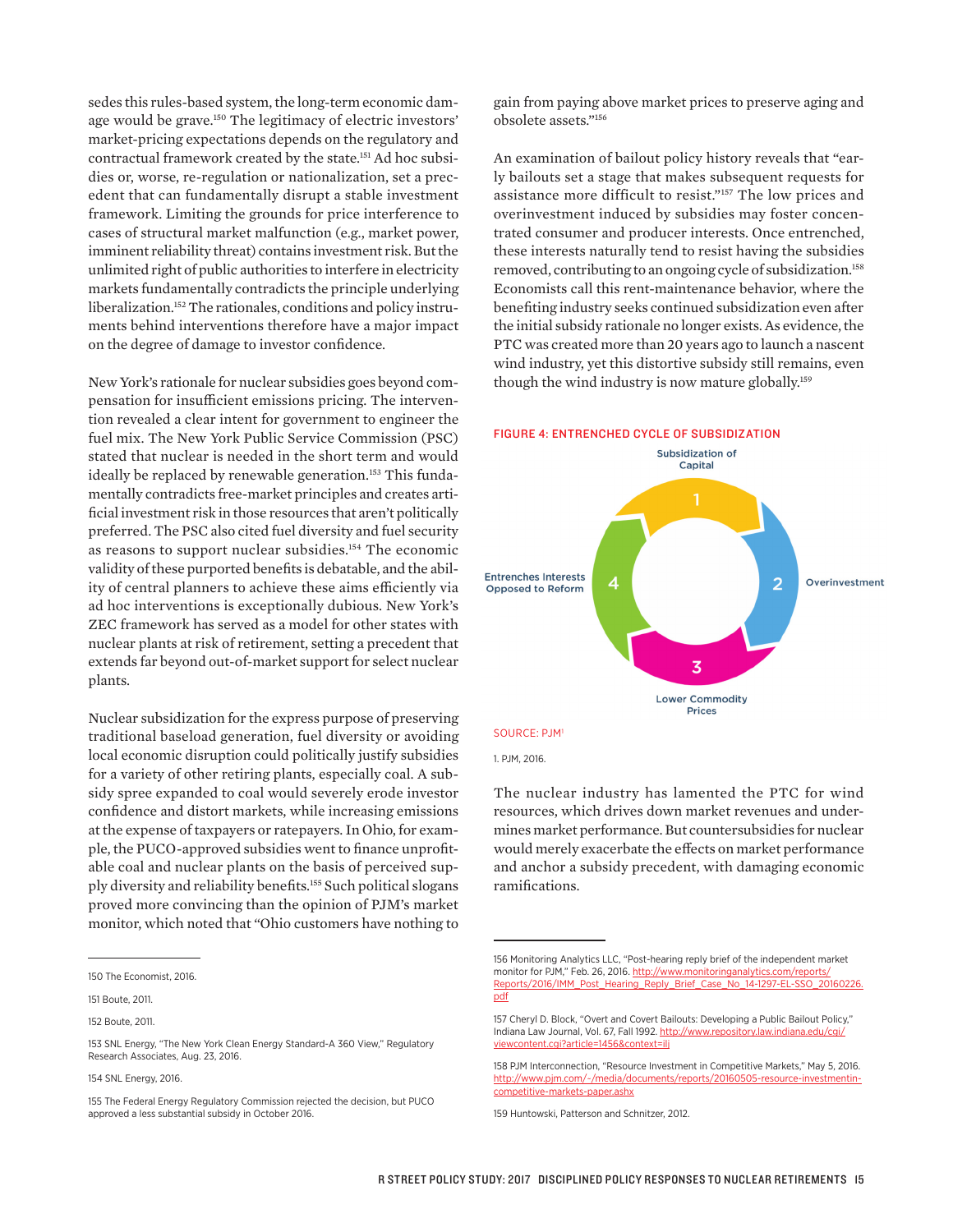Given the planned phase-out of the PTC and investment tax credit, expanding subsidies to nuclear would torpedo a critical opportunity to reduce subsidies dramatically.

Surely, any broad momentum toward re-regulation and nationalization of generation assets would signify a profound risk to merchant investors. This, or the onset of widespread subsidization, could spur an investor-confidence contagion. Standard & Poor's notes that re-regulation "is a risky proposition that could threaten utility balance sheets, destroy value and impair credit ratings."160 The ramifications would be dire for innovation and inflate producer and consumer costs. Artificially elevating project-finance costs would disrupt the entry of new resources—especially power plant-construction—keeping older and generally less-efficient resources operating longer. Such severe disruption to capital stock turnover would undermine economic and environmental objectives. Securing market integrity is imperative to the health of the electricity industry.

# **CONCLUSION**

Organic market factors are the principle drivers of the financial challenges facing the U.S. merchant nuclear fleet. The swiftness and efficiency of merchant coal and nuclear retirements predominantly reflect that competitive wholesale electricity markets are performing as intended. That is, markets signal generation retirements and new resource entry when and where supply and demand indicate.<sup>161</sup> Nuclear-specific interventions to promote fuel diversity, local economic development and grid reliability lack economic merit.

Some nuclear retirements would not occur if markets fully internalized the social cost of pollution. However, the notion that the economic and environmental consequences of nuclear retirements are "incredibly detrimental" is overblown. By contrast, the adverse consequences of interventionist policies to prevent nuclear retirements are potentially severe. Such actions would undermine market institutions during a politically vulnerable period and propel the uneconomical movement for government engineering of the electric-fuel mix. Further sacrifice of market integrity will reverberate through the industry, chilling investment as costs escalate. In this case, the medicine of out-of-market interventions is worse than the underlying disease.

Romanticizing nuclear power for its historically affordable, reliable and emissions-free service has often found

a receptive audience. But this tempting political narrative should not be mistakenly translated into misguided industrial policy.

Nuclear subsidies, re-regulation or nationalization constitute industrial policy with, at best, temporary environmental co-benefits. Industrial policy is a high-cost, less effective pathway to a cleaner energy future. If subsidies are a foregone conclusion, they should be specific in purpose, minimal in duration and should be extended only where there is a valid market failure, all to reduce the likelihood of broader subsidy metastasis. Re-regulation and nationalization are economically damaging policy options that have no slimmer "diet" version to avoid severe market distortions.

The twin political motivations of economic growth and emissions mitigation should prompt policymakers to strengthen competitive electricity markets. Electric competition drives environmental improvements through improved fuel management, risk management and, most importantly, innovation. The competitive electricity model has tremendous upside to usher in rapid technological change with profound economic and environmental benefits.<sup>162</sup>

Public policy should facilitate well-functioning marketplaces. Removing government engineering of the fuel mix is essential, and could largely benefit nuclear as a byproduct (e.g., reducing mandates and phasing out deployment subsidies for competing technologies). But counteracting subsidies for select resources with subsidies for others is a policy race to the bottom. Rather, bolstering competition by enhancing market rules that affect price formation may augment nuclear revenue streams.<sup>163</sup> Specific to nuclear, trimming regulatory costs could help the competitiveness of the nuclear industry.164

The most important message for policymakers is to stay disciplined. The economic case for government intervention remains limited to efficient correction of market failures. Failure to enact efficient emissions pricing does not warrant an abandonment of market principles. This was summarized appropriately by former Exelon Corp. Chairman and CEO John Rowe. Regarding three unprofitable Exelon Corp. nuclear plants in Illinois, Rowe stated: "in a world that's driven by unfriendly market prices and unfriendly public policy, you shut them down… it is the proper marketdriven answer."165

<sup>160</sup> Standard & Poor's "The Credit Implications of U.S. Electric Utility Re-Regulation," April 12, 2007.

<sup>161</sup> For example, ISO-NE's markets have driven the retirement of 4,200 MW of oil, coal and nuclear generation capacity since 2013. They also have attracted 3,000 MW of new natural gas generation to high demand areas that will come online over 2017-2019.

<sup>162</sup> Hartman, 2017.

<sup>163</sup> Energy Systems Strategic Assessment Institute, 2016.

<sup>164</sup> Batkins, 2016.

<sup>165</sup> Jeffrey Tomich, "Former Exelon CEO Rowe: Shutting down struggling nukes is 'the proper market-driven answer'," EnergyWire, July 27, 2015. [http://www.eenews.](http://www.eenews.net/stories/1060022403) [net/stories/1060022403](http://www.eenews.net/stories/1060022403)